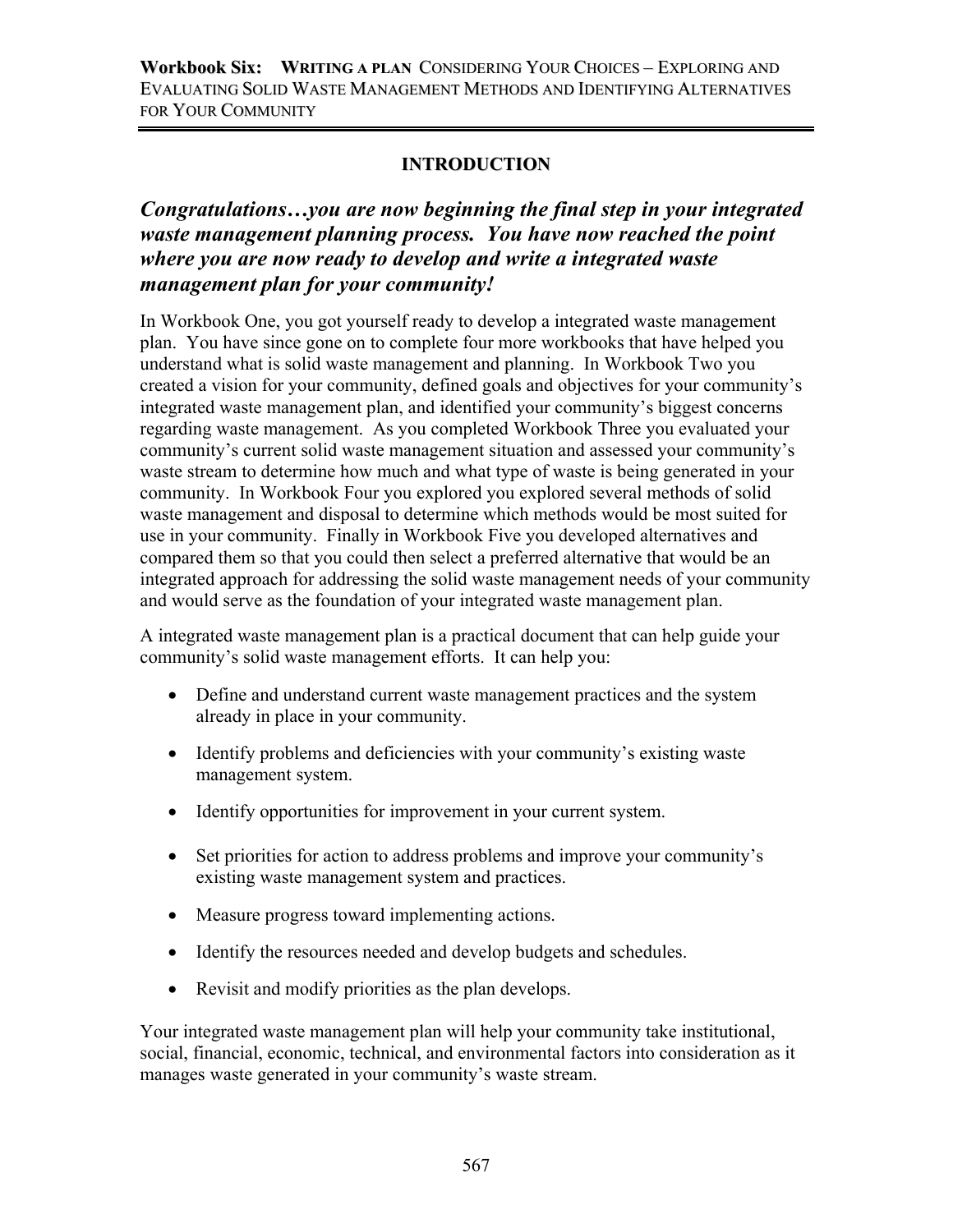#### **Workbook Six: WRITING A PLAN** CONSIDERING YOUR CHOICES – EXPLORING AND EVALUATING SOLID WASTE MANAGEMENT METHODS AND IDENTIFYING ALTERNATIVES FOR YOUR COMMUNITY

All integrated waste management plans are not the same. Although this outline is based on the review of several existing integrated waste management plans, the order of the material and specific information presented here is not the only approach. Change the outline to fit the individual needs of your community. Depending on your community's situation you may decide to eliminate certain questions or entire sections of the outline. Also, as you go along you may find that there are questions or topics that you want to add. For example, if you are writing your integrated waste management plan to meet State of Alaska requirements for a landfill permit you will need to include cost estimate information that is not ordinarily included in a integrated waste management plan.

## **What Does the State of Alaska Require in a Solid Waste Management Plan?**

*\*New Regulations will come out in 2007: See memo in attachment ADEC attachment\** 

Essential components of a integrated waste management plan as stated in the Alaska Administrative Code Sec.18 AAC 60.205 Solid Waste Management Planning include:

- 1) An estimate of the quantity and source of each type of waste to be managed.
- 2) A general description of the waste collection, treatment, and disposal methods to be used and the end points of the various waste stream components.
- 3) If the system includes a landfill:
	- a calculation of the space available for disposal; and
	- $\cdot$  the estimated total life cycle costs for a proposed new landfill or the estimated remaining life cycle costs for an existing landfill.
- 4) The expected useful life of the components of the solid waste management system, including the proposed closure date of any landfill included in the system; and
- 5) The lowest available cost estimate to transport the waste to another facility, including a general cost breakdown for each feasible waste transport alternative.

Once you have completed your draft plan, provide an opportunity for community members to review your draft plan. All interested parties should have a chance to review and comment on your draft plan. Use their comments to help you revise and finalize your draft plan. When your plan is in draft form, this is the best time to refine or change aspects of your preferred alternative. Once your draft plan is revised, it becomes your final plan that will be adopted and implemented by your community. Typically, your city or tribal government will adopt final draft of your integrated waste management plan by passing a resolution or issuing a formal letter of adoption. This is a very important step in your planning process because funding agencies like to see that this formal step has been completed. It shows that your community has accepted the final plan and made a commitment to implement and follow it.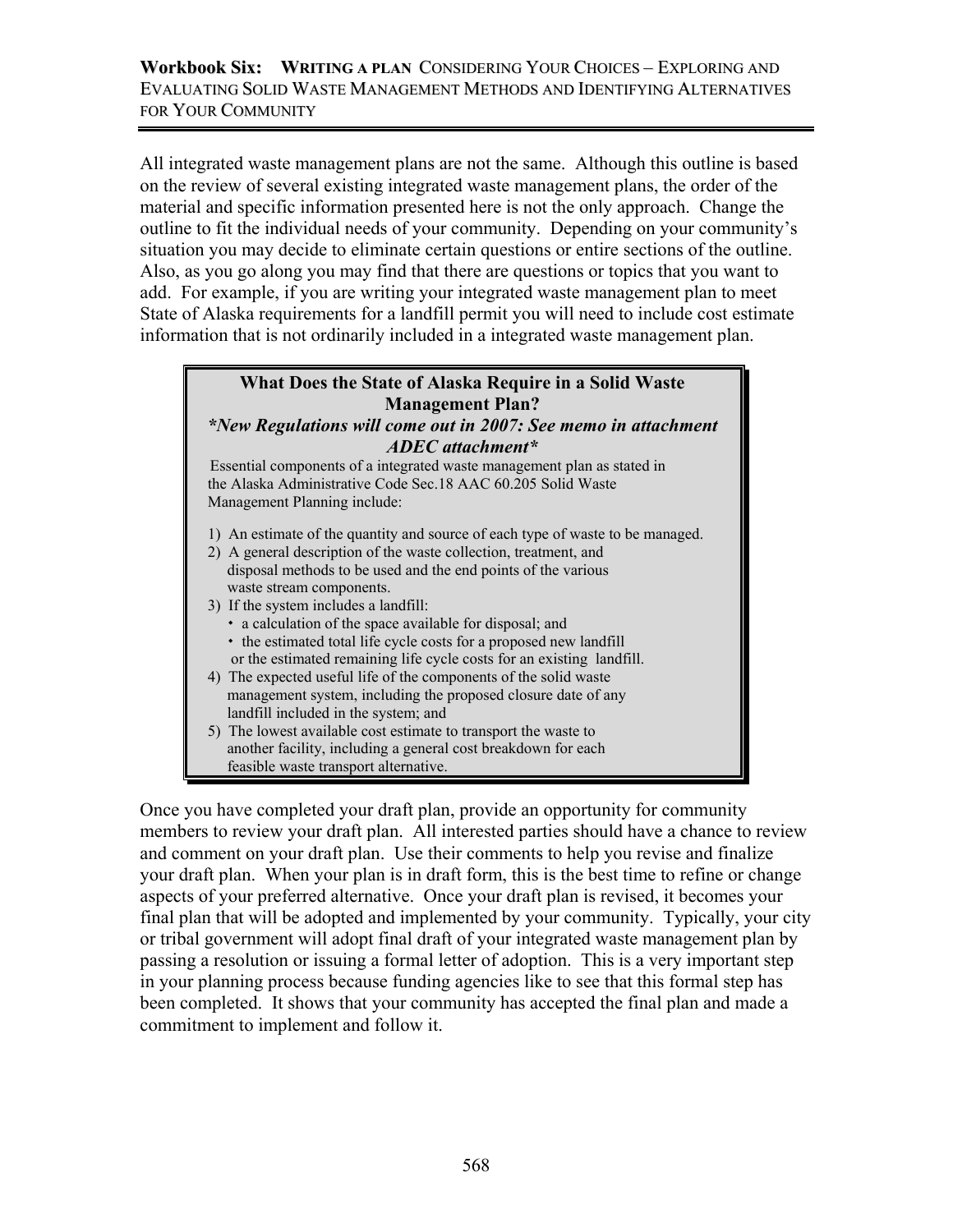$\rightarrow$  Keep in mind, however, that before you implement your community's integrated waste management plan, it may undergo many revisions because of questions raised during community review or presentation to other interested parties.

By completing Workbooks One through Five, you have already done the preparation and research necessary to make decisions about solid management options for your community. With this information you can begin to write your plan and chart a course for solid waste management in your community.

Using the worksheets in the first five workbooks, you can begin your next step in your integrated waste management planning process – writing your integrated waste management plan. Workbook Six is designed to help you with this final step. There are no worksheets in this workbook. Instead, this workbook presents an outline of the major parts of a typical integrated waste management plan. Typically a integrated waste management plan is made up of the following sections:

- Introduction;
- Community Background;
- Community Goals and Objectives;
- Past and Present Solid Waste Management Practices in Your Community;
- Solid Waste Generation in Your Community;
- Solid Waste Management Alternatives Considered for Your Community;
- Selected Alternative Integrated Solid Waste Management Approach; and
- Implementation Strategy

Read through each section of this workbook and the accompanying questions to determine if there are any parts that you want to omit or change. As you progress through your writing your plan, you may find that you want to add sections or rearrange your format. Remember—this is your plan, and only you can decide the most appropriate way to present your information and recommendations.

Once you are done with your plan, your finished product will be a comprehensive integrated waste management plan. It will provide your community with a description of its current waste management situation, its goals and objectives, and how your community plans to achieve its goals and handle waste management over time.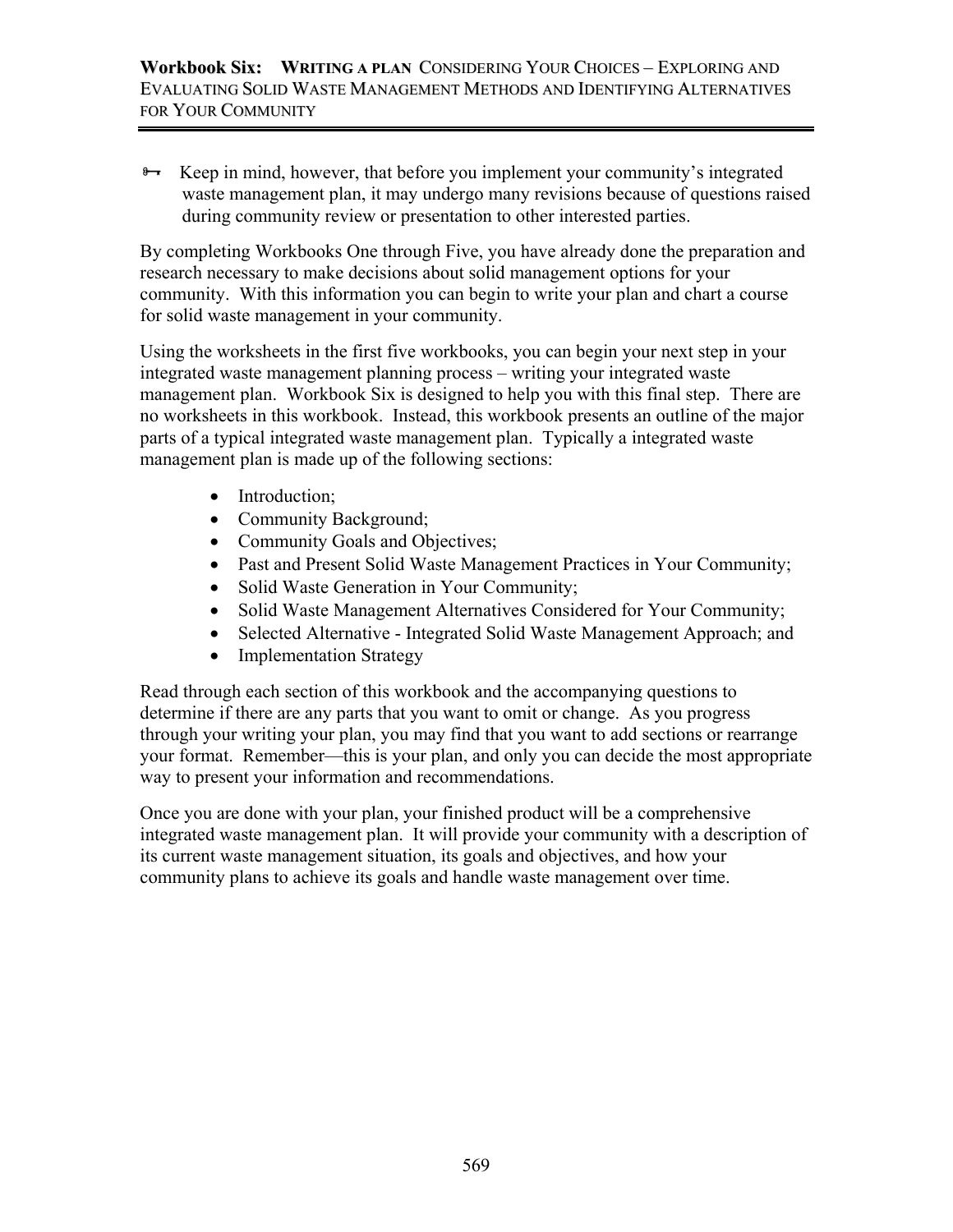# **WRITING YOUR INTEGRATED WASTE MANAGEMENT PLAN**

The outline you will be following provides a list of suggested topics that you may want to consider when writing each part of your plan. It also includes questions that you may want to answer in your plan. Before you start writing your plan, you may want to follow these steps:

- Compile all of the worksheets that you completed in Workbooks One through Five, and any other information that you think you want to include in your plan (maps of your community, copies of existing solid waste policies, results from community surveys, etc.).
- Read over the outline presented in this workbook. Are there any additions that you want to make? Are there any sections that you wish to leave out of your written plan? Are there any additional pieces of information that you may need when you start to write your plan?
- When you are ready, take Workbook Six, gather your solid waste planning work group together and begin writing your plan, using the outline as your guide.

As you write your integrated waste management plan remember that you are trying to create a working tool and document that:

- $\overline{\mathbf{B}}$  Is easy to read and understand.
- $\overline{\mathbf{B}}$  Is based on local and traditional knowledge.
- $\rightarrow$  Encourages community support and participation.
- $\rightarrow$  Specifies and encourages appropriate actions for your community.

You will be using information that you collected while completing the various workbooks to help you write your plan. You are now ready to go on and begin to complete Workbook Six. When you are done with this workbook you will have all the information you need to finish writing your integrated waste management plan.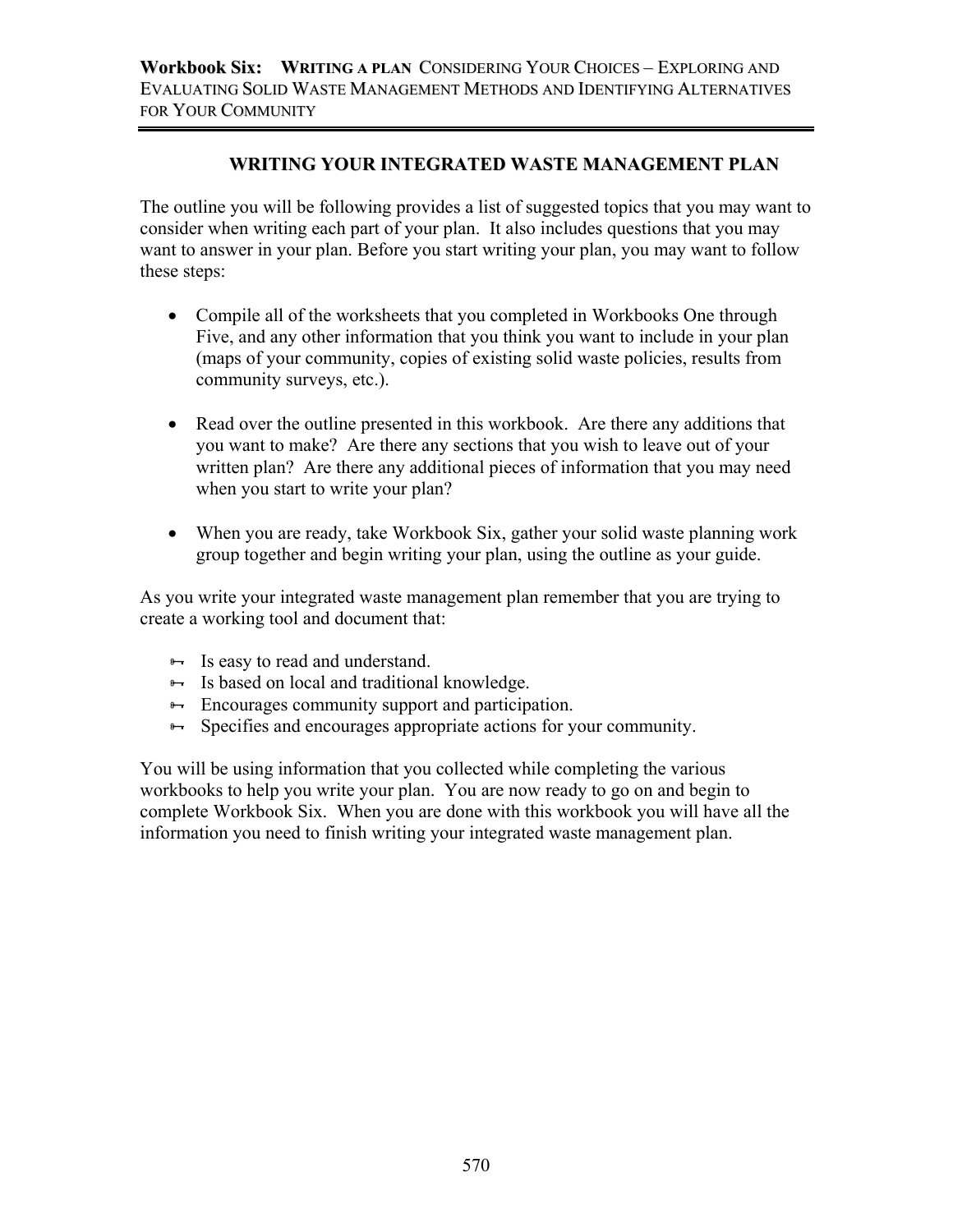# **I. Introduction**

The introduction to your plan should provide an overview of the contents of your plan. It should include the purpose of your plan, a brief summary of your community's solid waste problems, how you plan to address these problems, and a brief overview of the rest of your plan. The introduction may also include information your integrated waste management planning process, and a list of your solid waste management work members and their roles and responsibilities.

## **1. Purpose and Need for Action**

*What is the purpose of your integrated waste management plan?*

State the reason(s) why your community made the decision to establish a integrated waste management plan. For example, was it to:

- Develop short and long-term strategies for handling wastes in your community?
- Develop a framework for community based solid waste management policies?
- $\Box$  Undertake ways in which to correct past and present disposal practices?

*[Refer to Workbook One for information]* 

## **2. Integrated waste management planning Work Group (if applicable)**

*When was your work group established?* 

*What was the purpose of your work group?* 

*Who established your work group?* 

- $\Box$  Is your work group part of your city or tribal government?
- $\Box$  Is your work group appointed by your city or tribal council?

*Who are your work group members?* 

- □ Are they city or tribal employees?
- $\Box$  Are they volunteers from your community?
- Are they Americorps members or a community or environmental planner?

## *What are their responsibilities?*

 $\Box$  Describe the structure, make-up and functions of your solid waste management planning work group.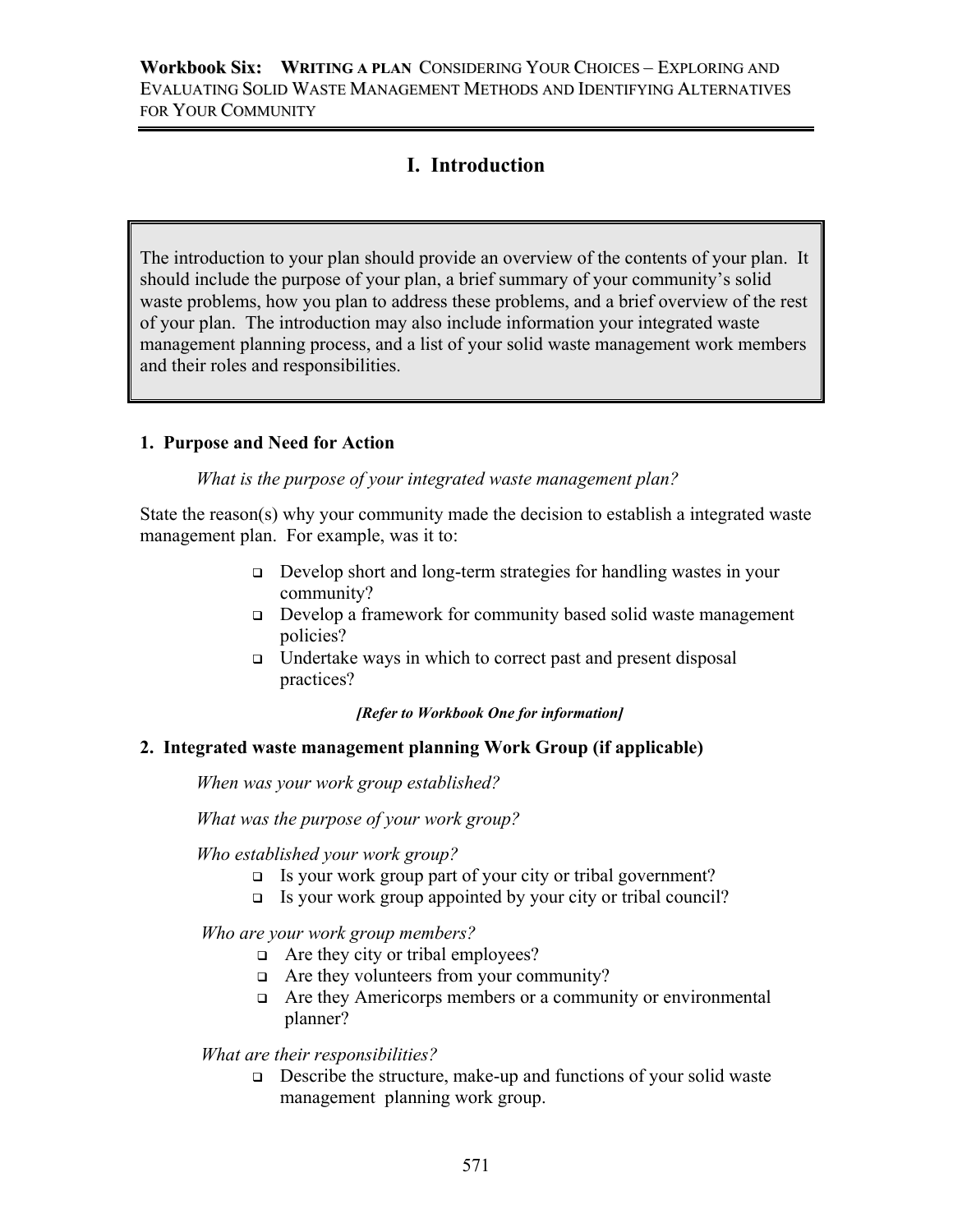#### *[Refer to Workbook One for information]*

#### **3. Timeframe**

*Over what period of time was your plan developed?*

#### **4. Overview of your integrated solid waste management approach**

*What alternative have you selected?* 

 $\Box$  Briefly explain what you will be doing in your community to manage waste generated in your community and why this is the best way to handle your community's waste.

*[Refer to Workbook Five for information]* 

#### **5. Preview of what follows**

*What is included in your integrated waste management plan?* 

 $\Box$  List the topics included in the parts of your integrated waste management plan that follow the introduction.

#### **6. For additional information**

*Who is the contact for community residents' questions about the plan?* 

*Who in your community should federal and state agency staff or other organizations call for information about your plan?* 

*Who should other communities contact for additional information about your plan?*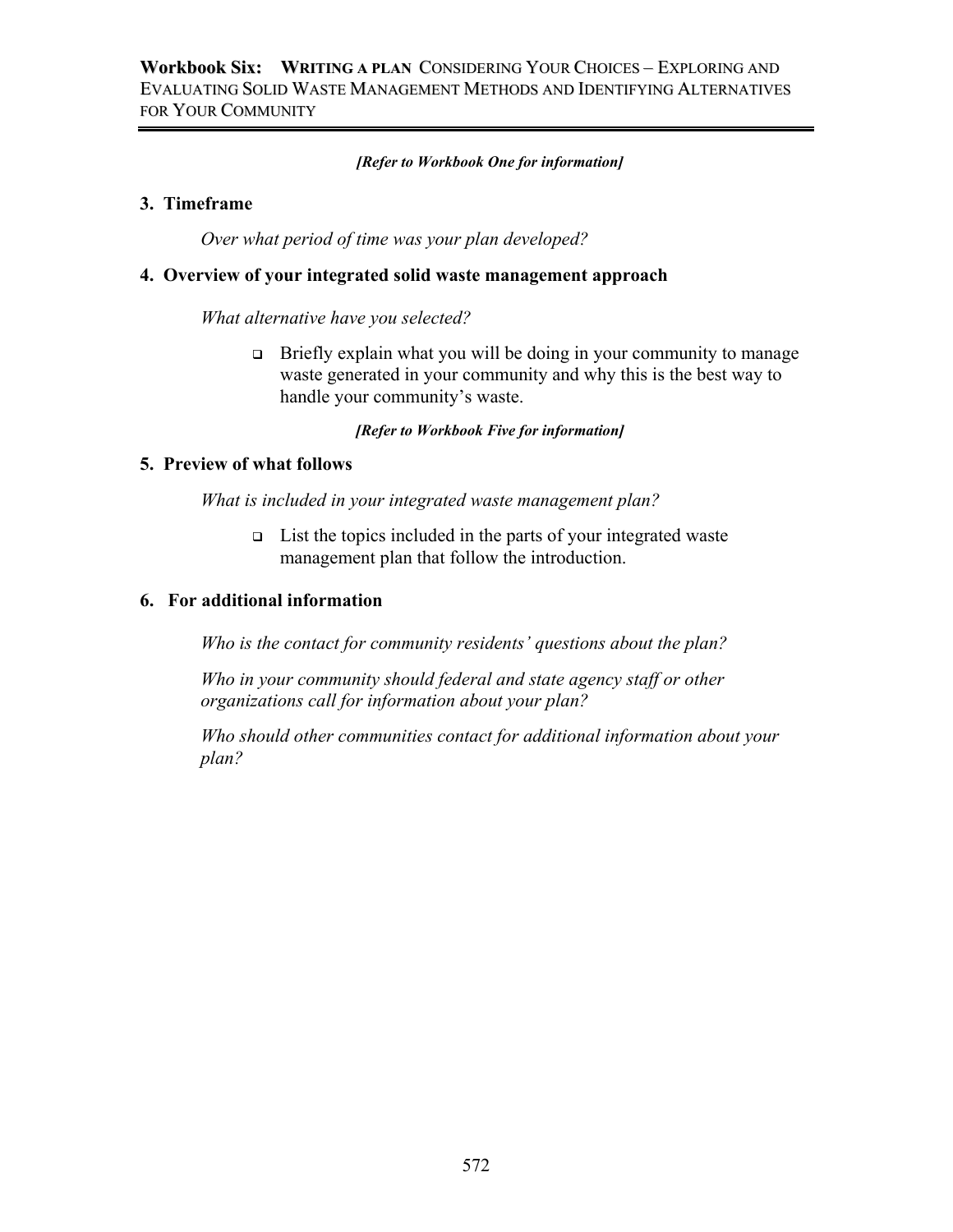# **II. Community Background**

It is helpful to include background information about your community in your plan. Information of this nature helps people living outside of your community understand the character and qualities that make your community unique. This information is often required by agencies who provide funds for planning, design and construction of solid waste facilities.

#### *[Refer to Workbook Two for information]*

## **1. Community Characteristics and Qualities**

*What are your community's characteristics, special features, and qualities?* 

All plans need a general summary description of the community. A general discussion of your community includes the location, important geology, climate, water source and other important facts needed to understand your community. For example:

- $\Box$  How long has your community existed?
- What are significant features of your community (is it near a river or a lake)?
- $\Box$  How far is it from nearest regional hub?
- What type of transportation is available to and from your community?
- Is your community on the road system or a river?

*What are your community's environmental conditions?* 

- □ Where does drinking water for your community come from?
- What is the geography of your area (i.e., climate, land features, and location)?
- What type of soils are found in your area (e.g. gravel, clay, tundra)?
- $\Box$  Is there permafrost in your area?
- $\Box$  How high is your groundwater table?
- $\Box$  Is your area susceptibility to flooding and where are they located?

*What makes up your community's economic and public infrastructure?* 

This information will help identify potential waste generators in your community.

- What businesses (e.g., store, cannery, etc.) are located in your community?
- What community facilities (e.g., school, tribal building, health clinic, community hall, washeteria, generator building, etc) are located in your community?
- $\Box$  Does your community have a water and sewer system or does it use honeybuckets?
- What utility services are provided in your community and how much do local residents and businesses pay for these services?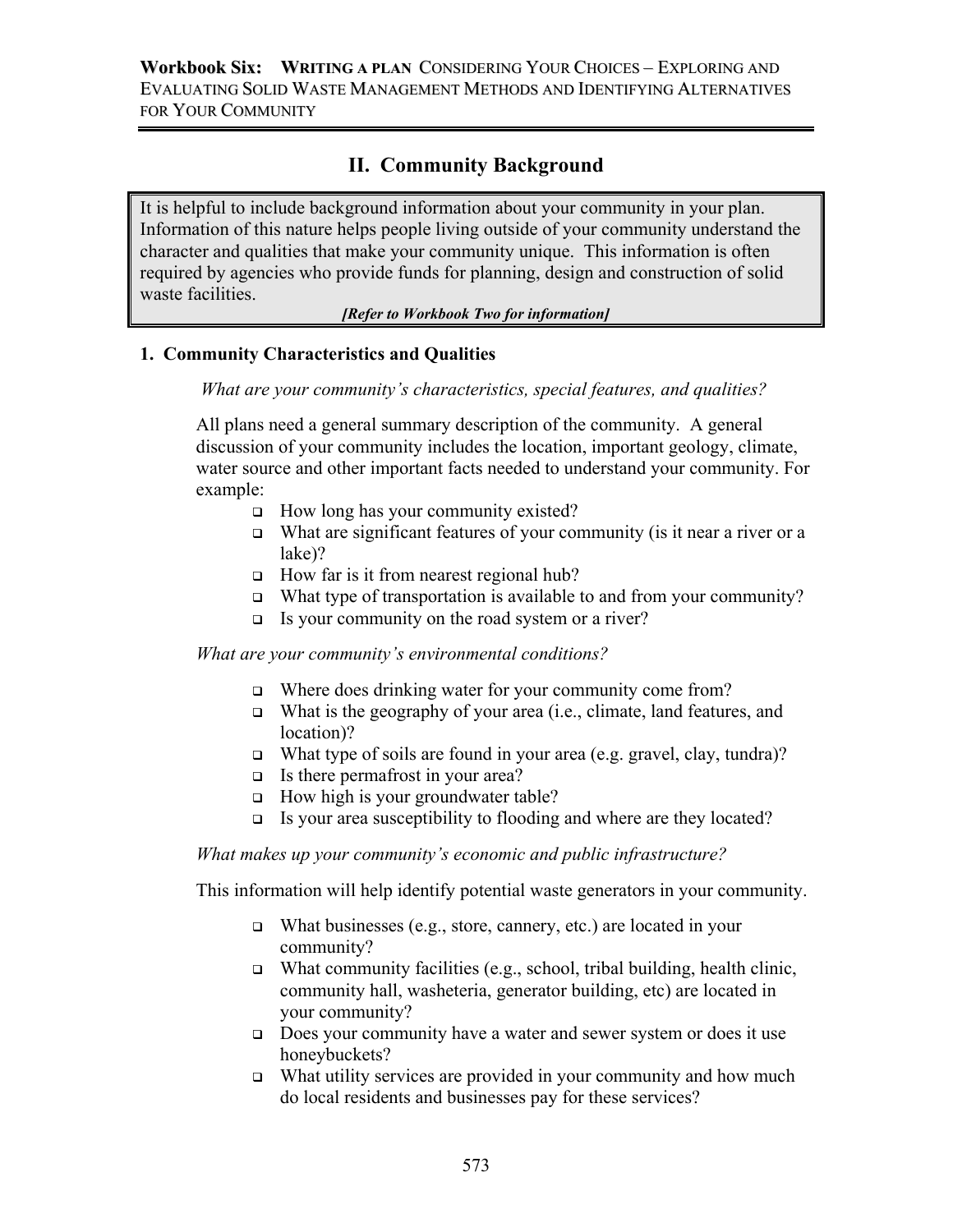*Are there important subsistence areas near your community that local residents utilize on a regular basis and where are they?* 

 *Are there any other services or organizations located in the community?* 

## **2. Social Characteristics of Your Community**

*What is the size of your community?* 

Knowing about your community's population characteristic is important when planning for solid waste management needs. It is important that you know how many people live in your community and how fast your community is growing.

- □ How many people are living in your community now?
- $\Box$  How many houses are there in your community?
- How many people were living in your community population in 1990?

#### *What is the political structure of your community?*

- Are there any state or federal offices in your community?
- $\Box$  How many schools are there in your community?
- □ What is the structure and form of your local government?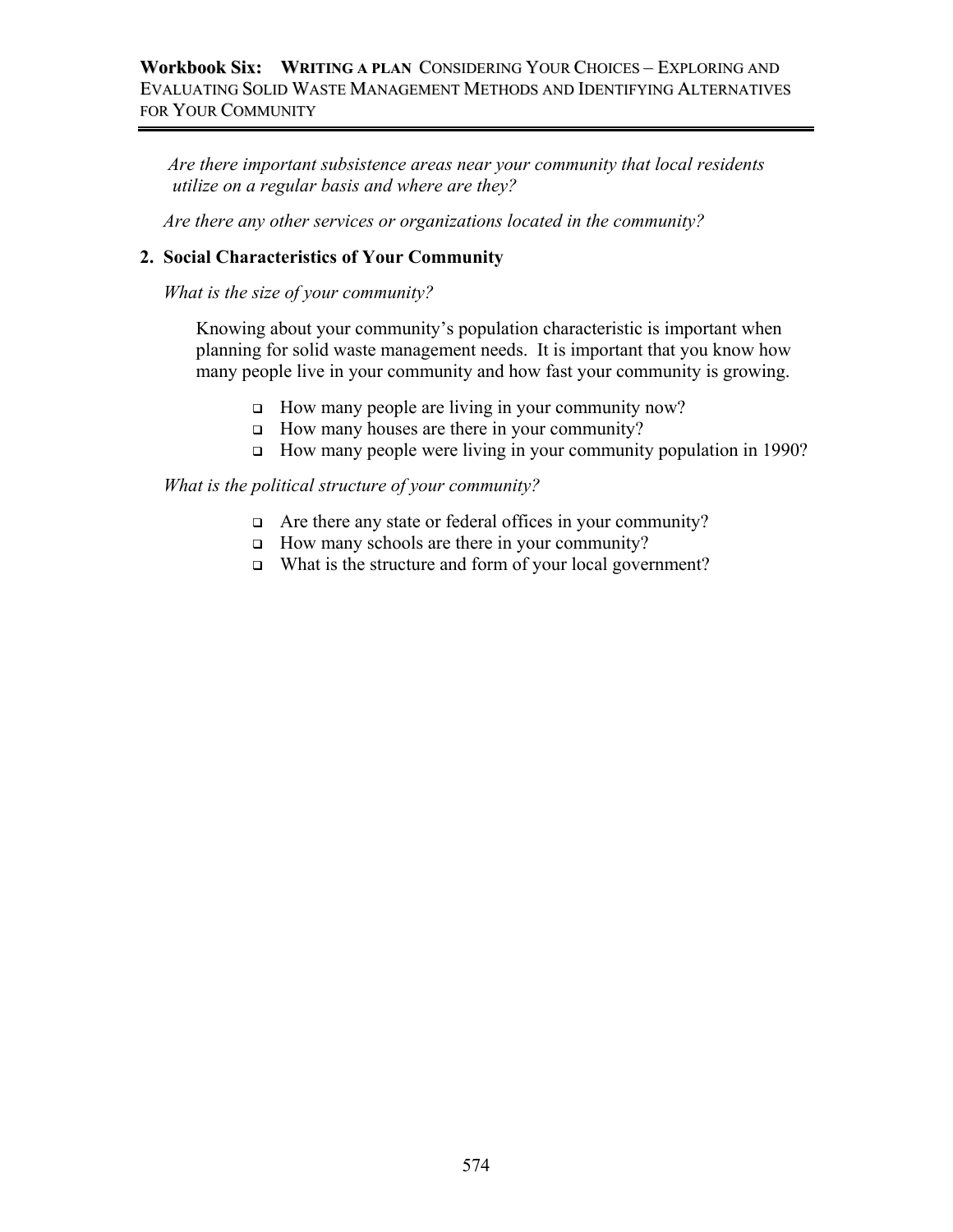# **III. Goals and Objectives**

In the first two parts of your plan, you provided an overview of your integrated waste management planning process and your community's characteristics. In this section of your plan you will focus on describing your community's vision and solid waste management goals and objectives. In addition, you will provide an overview of your community's your solid waste problems. Use this part of your plan to clearly describe the goals and objectives that you developed for your integrated waste management plan based on the results of your community survey and community meetings. You may decide to arrange the goals according to your community's priorities or can divide them into short and long term goals. You should also describe specific objectives that will help you reach each goal.

## **1. Community Vision**

*What is your community's vision for its future?* 

*[Refer to Workbook Two for information]* 

#### **2. Integrated waste management plan Goals**

*What are your community's solid waste management goals*?

*[Refer to Workbook s Two and Three for information]* 

#### **3. Solid waste management objectives**

*What are your community's solid waste management objectives so it can achieve its goals?*

*[Refer to Workbook Two for information]* 

#### **4. Community Needs**

*What are your community's solid waste management issue and concerns?* 

 Provide an overview of your community's solid waste management problems and a description of community needs with respect to addressing these problems.

*[Refer to Workbook Two for information]*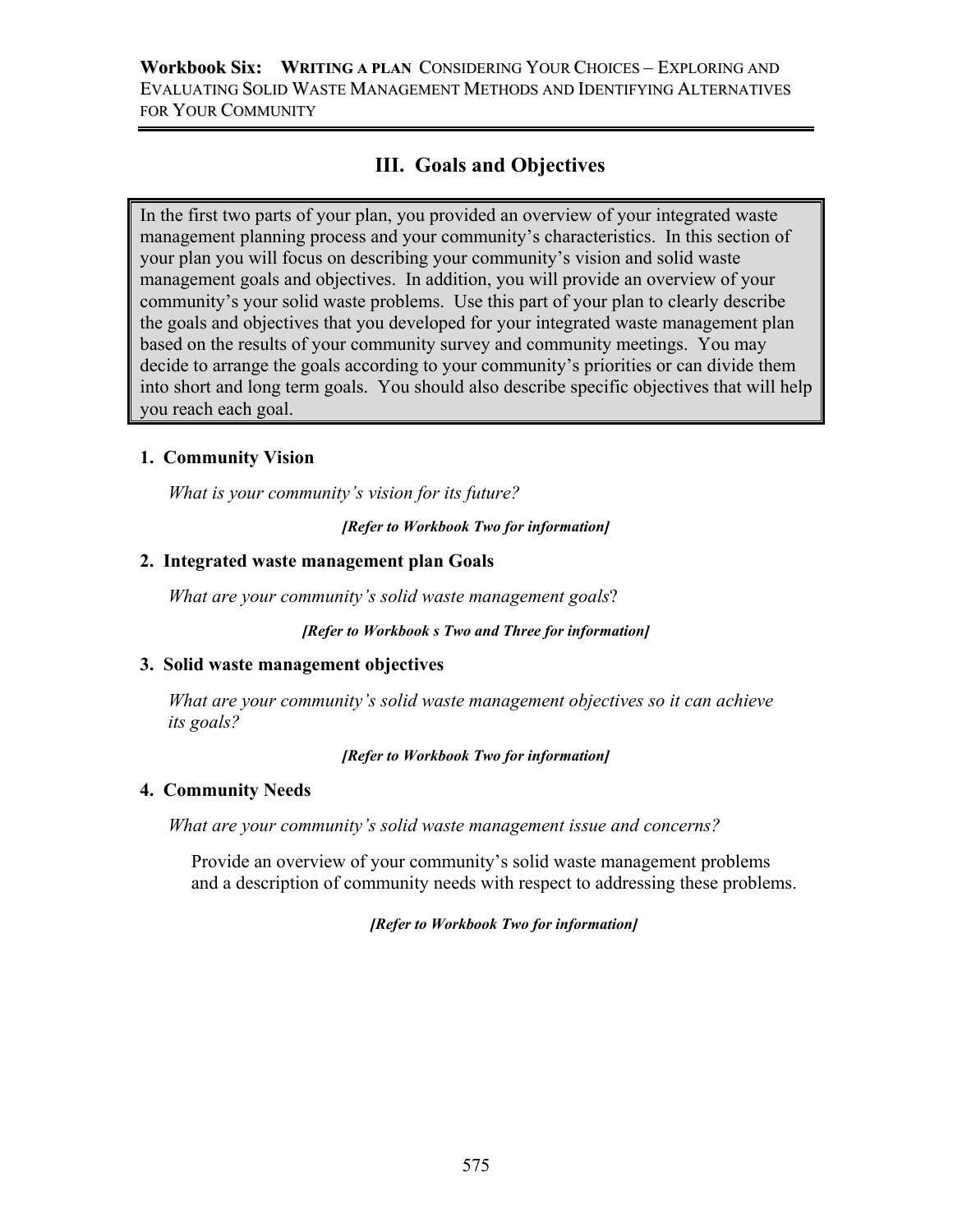# **IV. Past and Present Solid Waste Management Practices**

In this part of your plan, use the information you compiled in Workbook Three to explain the history of solid waste management in your community, including waste disposal practices and actual or potential problems caused by these practices. Describe community attitudes about your current situation, such as concern for the land and willingness to participate in a solid waste management program (this information comes from your community survey you conducted). You may also wish to discuss the resources available to the community for solid waste management, and management opportunities that you have explored. Once again, before you start to write, read through the outline to determine if there are sections that you want to change or leave out or add.

#### *[Refer to Workbook Three for information]*

## **1. History of Waste Management Practices**

*How is solid waste currently managed in your community?* 

*What are the most common waste disposal practices used by local residents and businesses?* 

*What actual problems are related to these waste management practices?* 

*What are some potential problems that could occur in your community if these waste management practices are not changed?* 

*What solid waste management codes/policies (if any) does your community currently have in effect?* 

*Does your community need to develop a code as part of its plan or change any parts of its present code (if your community has one)?* 

# **2. Community Attitudes about Solid Waste Management**

*What are the common attitudes about solid waste management in the community?* 

*Are your community members and businesses willing to participate in a community based solid waste management program? In what ways?* 

## **3. Available Resources**

*How much money is currently available for solid waste management?* 

*What is your best estimate about how much money you can obtain to cover capital costs*?

*What sources have you located to assist in funding parts of your solid waste management program?* 

*What are applicable state or federal regulatory requirements?*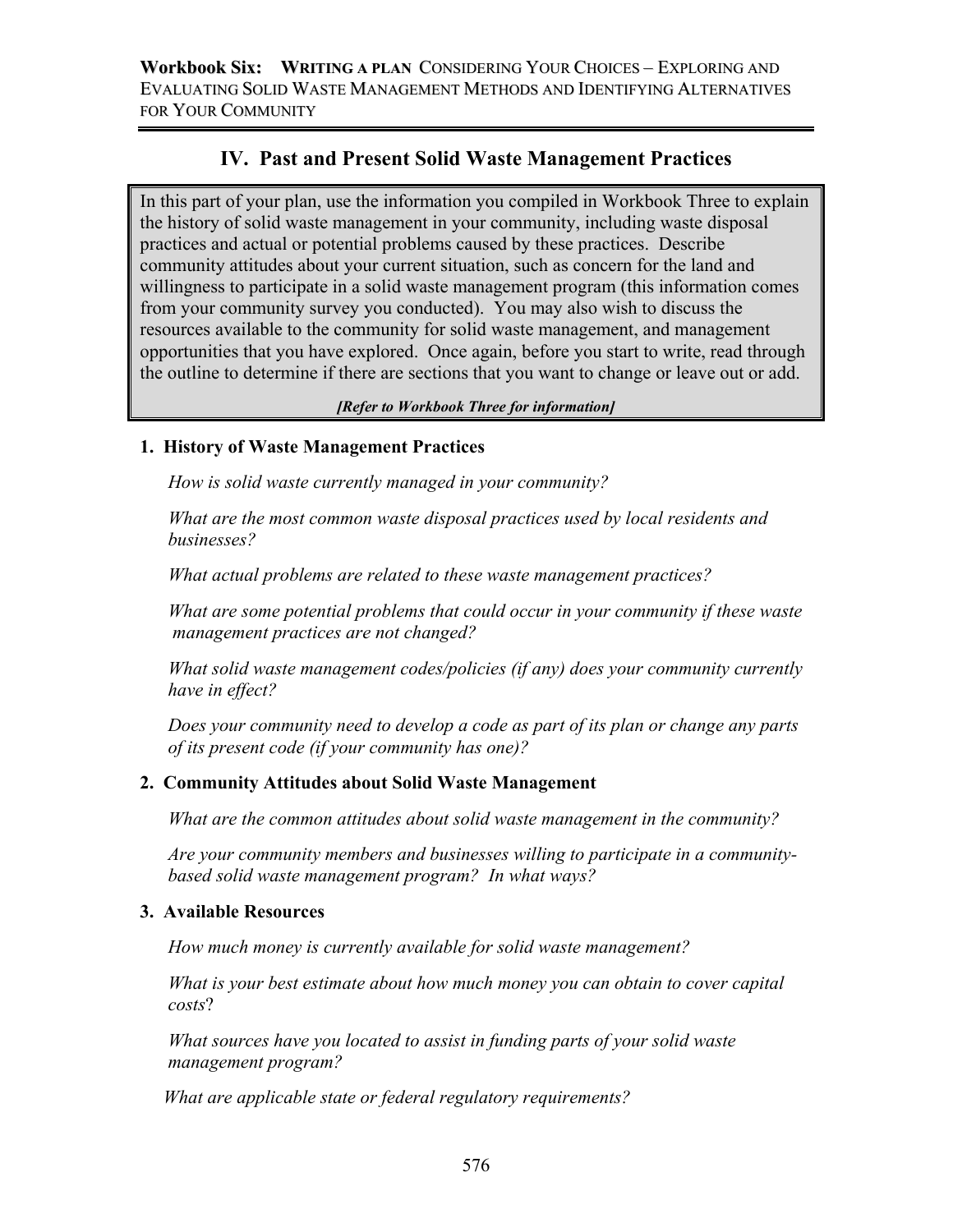# **V. Solid Waste Generation**

You probably spent significant effort preparing for and conducting your waste stream assessment and analysis. Use this part of your plan to describe the process that you used to conduct your assessment and its results. A detailed explanation of your efforts and the results will help support why you selected your preferred alternative. For example, your waste stream assessment may have shown that a large percentage of the waste generated in your community is paper that can be incinerated. This could help explain the reason for including waste combustion (i.e., burn box) in the integrated solid waste management approach presented in your plan.

*[Refer to Workbook Three for information]*

#### **1. Waste stream assessment planning process**

*How many households and businesses did you sample?*

*How did you select which households and businesses you sampled?* 

 *What was the process you used for conducting your waste stream assessment?* 

 *How do you think the season in which you conducted your waste stream assessment affected your results?* 

#### **2. Waste Stream Analysis**

 If your community has not completed a waste stream analysis you should consider going back and doing one. This is basically an estimate of the amount and type of waste that your community generates and needs to manage and dispose of properly. You will need this information to make decisions about what are the best methods of waste disposal for your community.

 *Based on your waste stream assessment, what is your estimate of how much household waste is generated per day, per person in your community? And how much waste do businesses in your community generate per day?* 

 *Based on your waste stream assessment, what is the total quantity of waste generated per day in your community?* 

 *What types of waste are most commonly found in your community's waste stream? Be sure to identify how much of each type of waste is being generated.* 

 *Based on your estimated changes in your community's future population size and economic activities, what is the projected future waste stream for your community?*

*Based on your community's waste stream describe any opportunities for waste reduction and recycling that might be used to reduce the volume of waste in your community's waste stream?*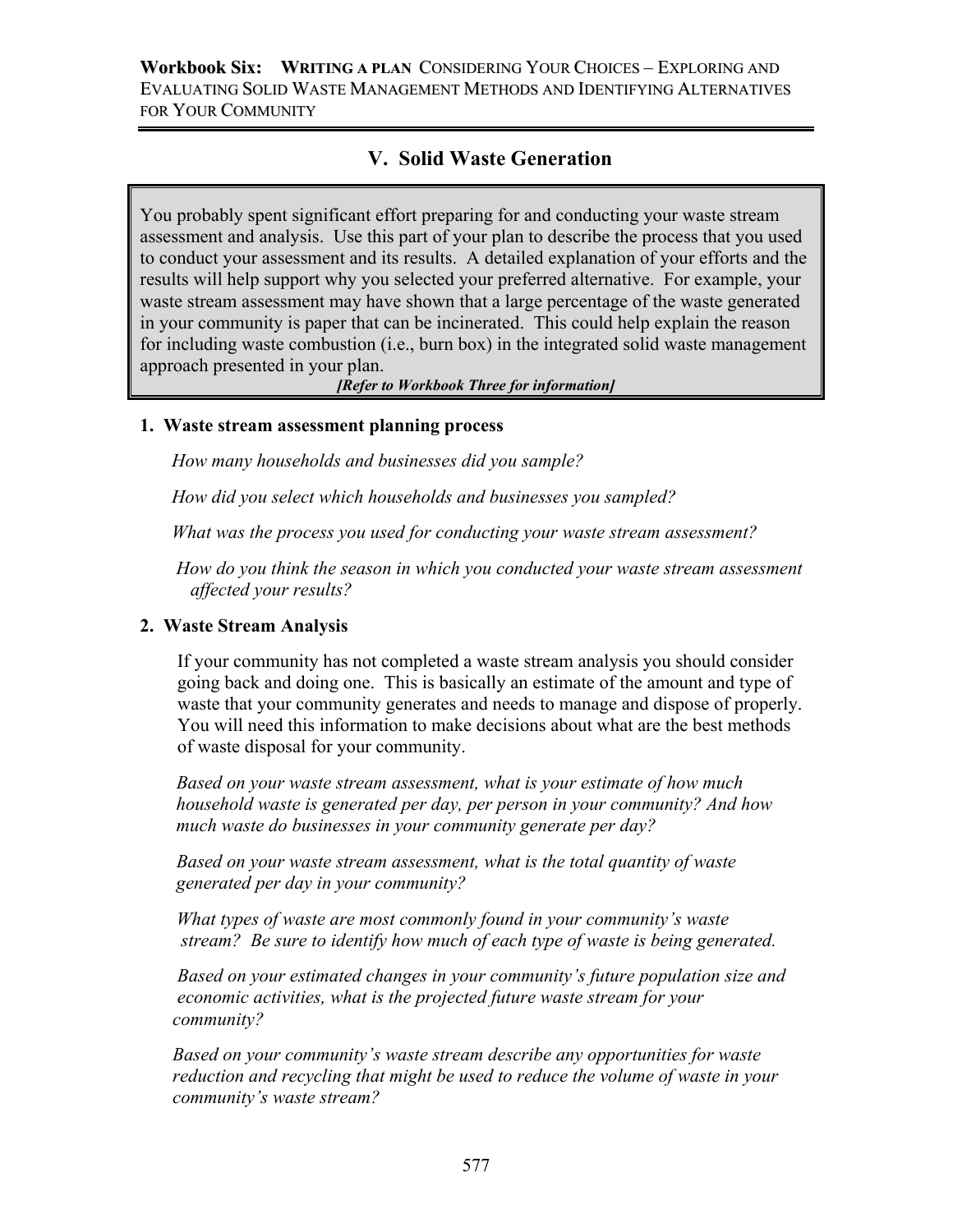# **VI. Integrated Solid Waste Management Approach**

The integrated approach that you selected in Workbook Five is the core of your integrated waste management plan. All of the information you have developed to this point should support the decisions you made. As part of your plan you should briefly describe each waste management alternative that you evaluated, including a brief description of the advantages and disadvantages identified for each alternative. After describing what you considering then the next part of your integrated waste management plan should provide a detailed description of the alternative that you selected for implementation. Be sure to include the reasons why your selected this alternative. In addition, you should identify which goals that your preferred alternative will help your community achieve. The more information that you provide in this part of your plan, the fewer questions you will have from community members, and the more support you will have for implementing your integrated waste management plan**.** 

In order to have an integrated waste management plan your written plan should include a description of the following:

#### **1. Selection Process for Preferred Alternative**

 Briefly describe the process you used to evaluate the solid waste management alternatives you explored and evaluated. Explain the following:

Public participation process

- a. Advisory group participation (i.e., solid waste planning work group)
- b. Community survey
- c. Community meetings

 Briefly describe each of the solid waste management alternatives that you explored and evaluated. For each alternative, explain the following:

- a. Concept or methods you considered;
- b. How it could be implemented;
- c. Costs
- d. Financing Options (how would your community pay for it);
- e. Advantages and disadvantages (i.e., pros and cons);
- f. Changes to existing solid waste management practices and codes, if any, that would be necessary; and
- g. Other issues or uncertainties.

#### **[Refer to Workbook Four for information.[**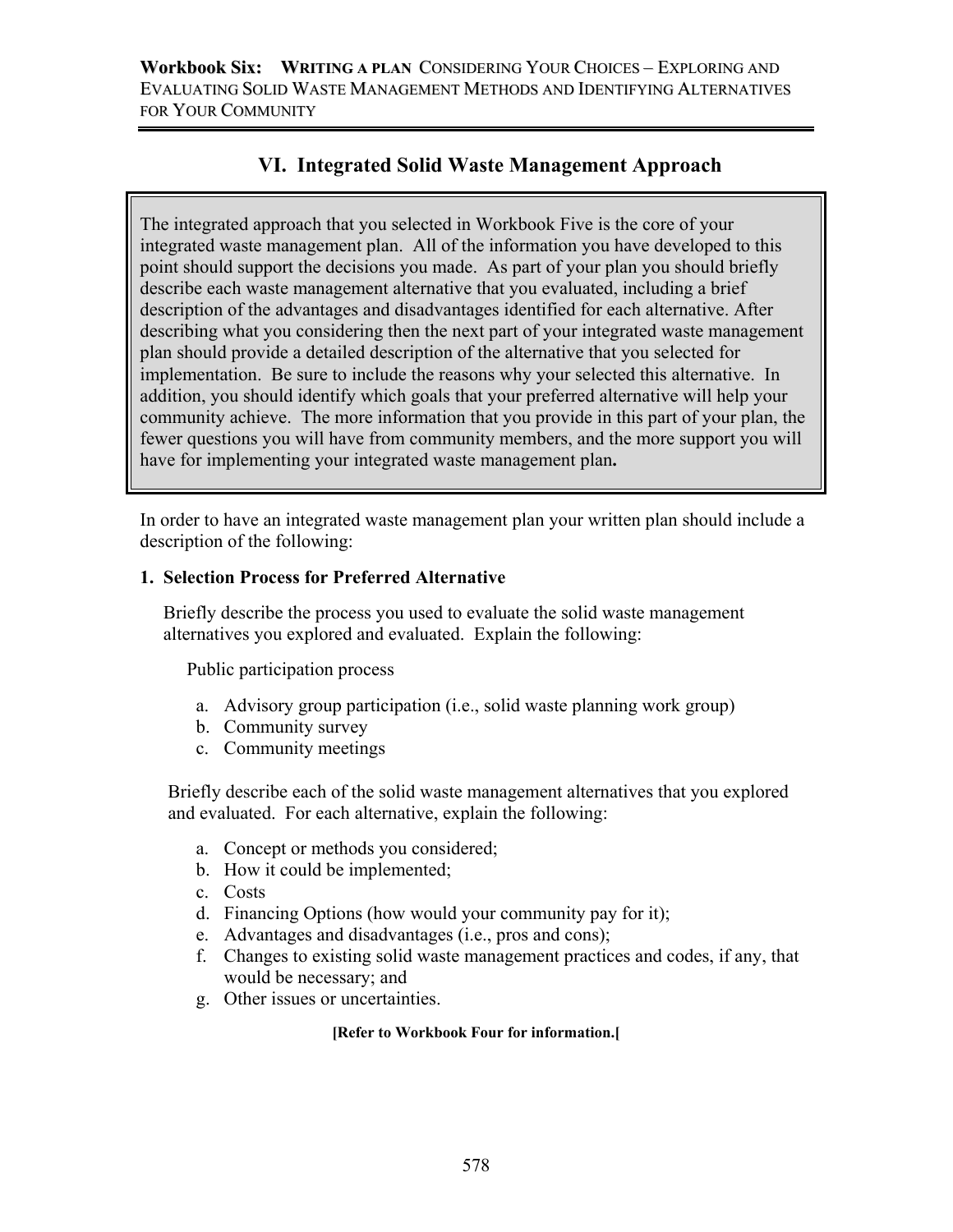#### **2. Integrated solid waste management approach**

This part of your integrated waste management plan is a detailed description of the waste collection, treatment, and disposal methods you will be using in your community for the various types of waste being generated in your community. For example, you may have selected an alternative where your community will: burn cardboard in the local incinerator; recycle aluminum cans and ship them to Anchorage for processing; burn waste oil in a waste oil burner that is hooked up to the community public works building to heat the building; use Super-Sacks to store waste at your landfill; and establish a composting program for local residents to compost their food wastes.

#### **[Refer to Workbook Five for information.[**

 Describe the integrated waste management approach that your community selected. Be sure to describe any waste combustion, recycling, shredding, baling, compacting, composting, and salvage/reuse that will be done in your community or at your landfill. Your description should include the following:

- a. Description of the methods that you selected;
- b. Explanation of how your preferred alternative will be implemented;
- c. Description of your community will pay for implementing and operating each waste disposal method that you include in your plan;
- d. Description of the advantages and disadvantages of the alternative you selected;
- e. Description of any changes to existing solid waste management practices and codes, if any, that will be needed to successfully implement your plan; and
- f. Discussion of any other issues you consider important to your solid waste management plan.

 Other waste management issues to consider for inclusion in your solid waste management plan.

- a. Describe how will you operate and maintain your solid waste management system.
- b. How will your community manage special wastes including junk vehicles, old appliances, used batteries, honeybucket waste, and construction debris?
- c. How will your community handle and dispose of hazardous wastes, especially household hazardous wastes?
- d. Will your integrated waste management plan include closing your open dump? If your community is planning on closing its open dump, then provide a description of your plans for how you will close your open dump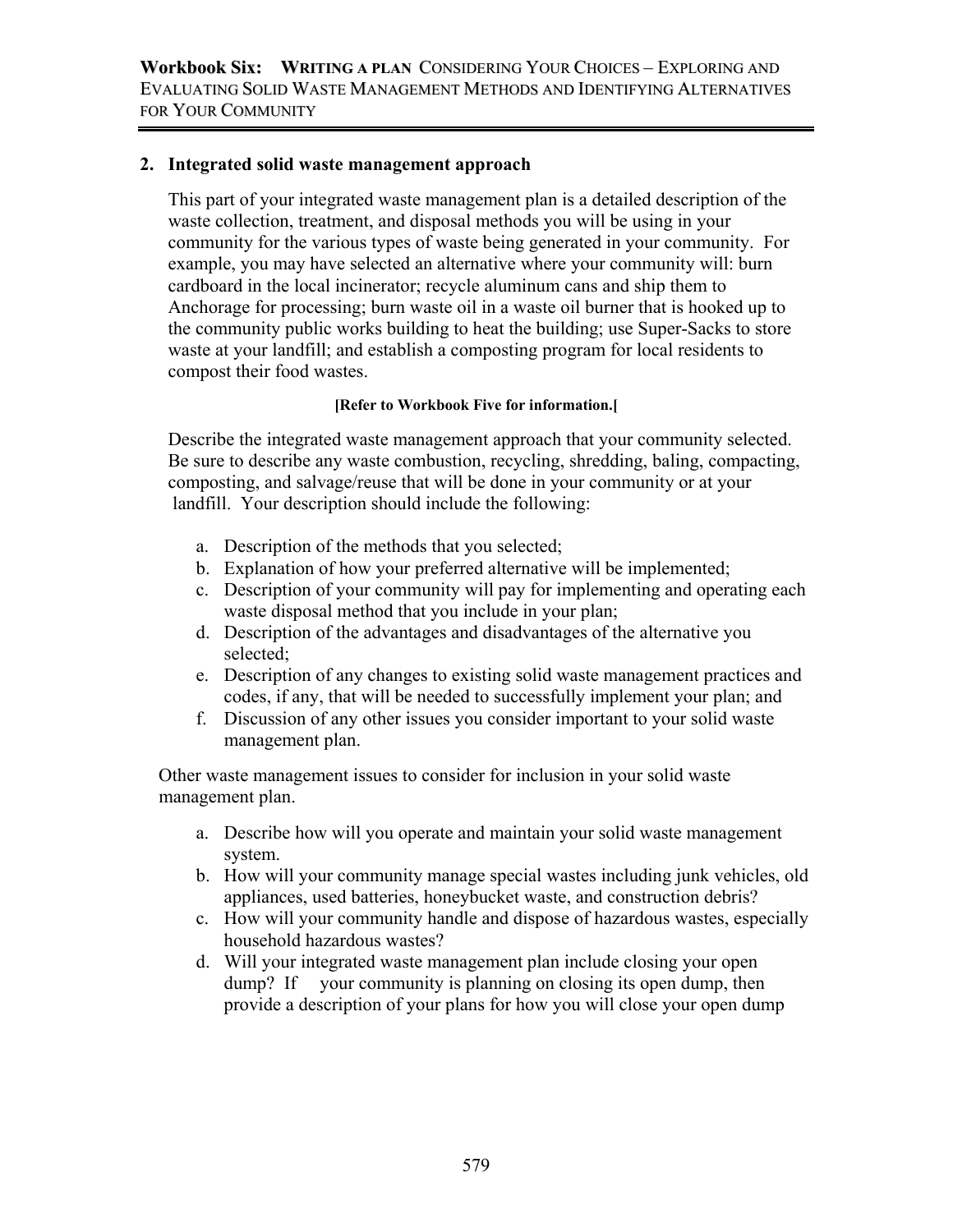#### **3. Plan implementation**

This part of your integrated waste management plan should include a timeline and identify the various steps that must be taken to implement your plan and establish a solid waste program for your community. Something you should consider when thinking about implementing your plan is what will need to be done in the future. This part of the plan should include an estimate of the number of people that will be served by the solid waste program. If your community has more than 1000 people , you may be generating more than five tons of solid waste a day and will need to plan for developing a Class II landfill. Other things to consider are whether or not your community has suitable land available for landfill sites and how much will be needed. If your community already has equipment and buildings that it will be used as part of your community's solid waste program, then it is important to know their expected life so plans can be made for replacement when the time comes.

*What is your timeline for implementing your integrated waste management plan?* 

 *What needs to be done in order to implement your integrated solid waste management plan and establish a solid waste program in your community?*  Describe the following:

- Financing Options;
- Grants that may support your solid waste management program;
- $\Box$  Opportunities for partnerships with other communities, businesses, or state
- **a** and federal agencies;
- $\Box$  Public awareness and public education activities;
- Code development, compliance and enforcement:

## **MONITORING AND EVALUATING YOUR WASTE MANAGEMENT PLAN**

Integrated solid waste decision making is an ongoing process. Monitoring and evaluating your plan and solid waste management program performance allows community decision makers to determine whether objectives are being met and whether goals will be reached. Areas that may not have been considered potential trouble spots during the planning process may be identified, and monitoring and evaluation can also provide insight into possible ways of improving your program and waste management system.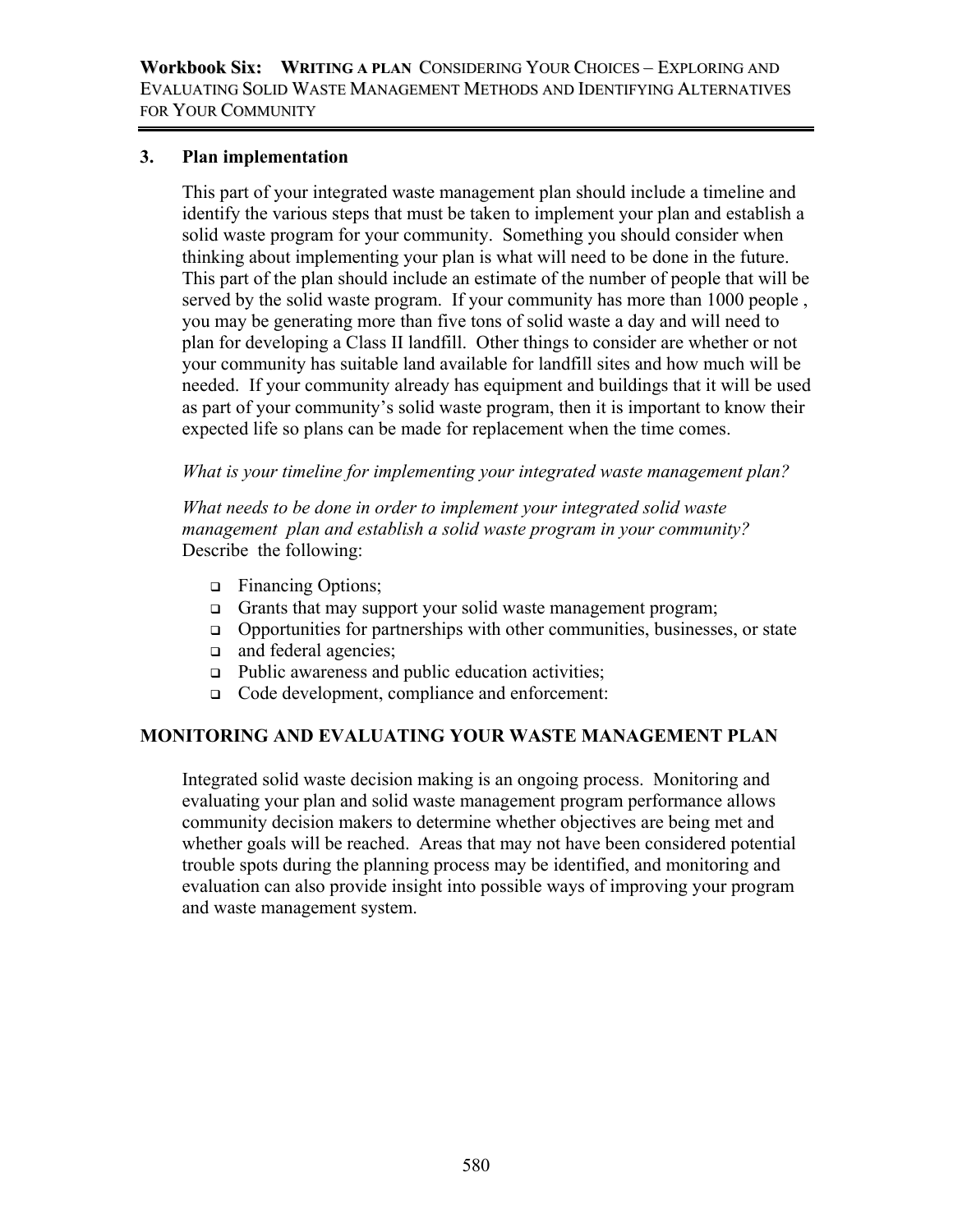# **VI. Conclusion: Wrapping It All Up**

# **CONGRATULATIONS!** *You have completed the first draft of you Integrated Waste Management Plan.*

The adoption of an integrated approach for managing your community's solid waste isn't just the development of an *"Integrated waste management plan"*. It is the adoption of a style of waste management and living which is unfamiliar to most rural communities and residents. For your plan to be successful, it will require the commitment of your community's leaders and the acceptance and involvement of all members of your community, including local businesses.

The results of adopting such an approach to solid waste management will be better management; management that is in step with your community's vision for the future. Over time a higher level of community pride and awareness will be developed. In addition, a higher level of participation in properly managing waste in your community will occur and local residents will develop a much better understanding of how to properly manage and dispose of waste they generate.

Adopting an integrated approach to solid waste management will result in a strong expression of local control over waste in your community and further community efforts to protect the environment and public health.

# **1. Review of the Draft Plan**

Identify several individuals who are willing to review your draft plan, and then have them read and provide comments about any changes they see as necessary to make your plan more appropriate for your community. Be sure local residents and businesses are given an opportunity to review and comment upon your draft plan.

Your reviewers can be members of your city or tribal council, community members, or staff from state agencies, depending on your relationship you have established with these agencies. Remember that the purpose of your plan is to introduce members of your community and other interested parties to your community's new solid waste management approach. In the end, you will want your plan to be as clear as possible. Additionally, other communities may be interested in your decision-making process. Be prepared for some questions and suggestions, and possibly to re-write your plan document because of suggestions made by those reviewing your draft plan. Remember your plan is the first step toward changing the way that waste has been handled in your community for many years.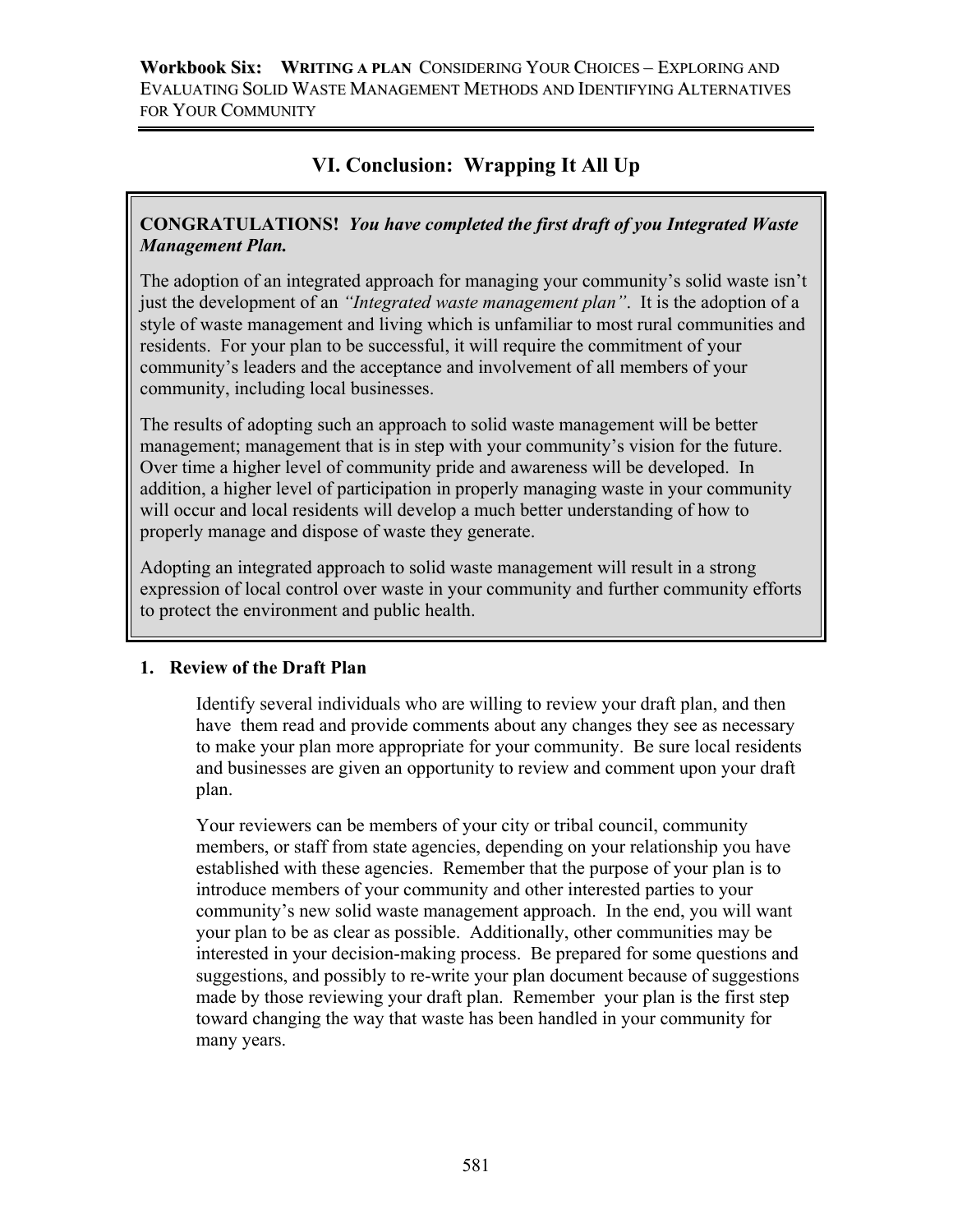If you selected as part of your integrated approach closure of your existing dump and construction of a new landfill, you will probably need to work with experts to conduct more detailed analyses of your waste stream, assess risks to human health and the environment, develop a closure plan and landfill design, and determine exact costs. Other approaches may also require more analyses, but you can probably work with what you already have. In summary, the review of your plan should include:

- Having others review your plan;
- Sharing your plan with local residents and businesses to gather public input;
- Seeking experts to review your plan to ensure it is feasible for your community.

 Revise your draft plan based on comments received during the review of your draft plan.

# **2. Adopt Your Integrated Waste Management Plan**

 City and/or Tribal government should take action to adopt the final draft of your integrated waste management plan. Adoption can be by letter of acceptance, resolution, or other formal process used locally to implement community policies and plans.

## **3. Begin Process to Implement Your Integrated Waste Management Plan & Program**

For many years, not much attention was paid to where landfills were located in rural communities or how these communities handled their garbage and wastes. As communities have grown, people have become more aware of problems associated with open dumps and improper disposal of waste. We now know that improperly disposed of waste can cause serious environmental and public health problems. With these public concerns and awareness, your community's choice of how it manages its waste will be looked at more closely in the coming years.

We hope that this *Resource Guide* and the accompanying workbooks have helped you better understand how you can properly manage waste in your community. In addition, we hope it has provided you with the information and guidance needed to prepare and write a integrated waste management plan. Now that you have completed your plan, you are ready to begin implementing it and setting up a solid waste program for your community. A well-developed integrated waste management plan with realistic goals is one of the best tools your community can have for securing state and federal funding. With your plan completed, you now have the vehicle needed to set your community on a journey that will lead to a clean and healthy environment around your community.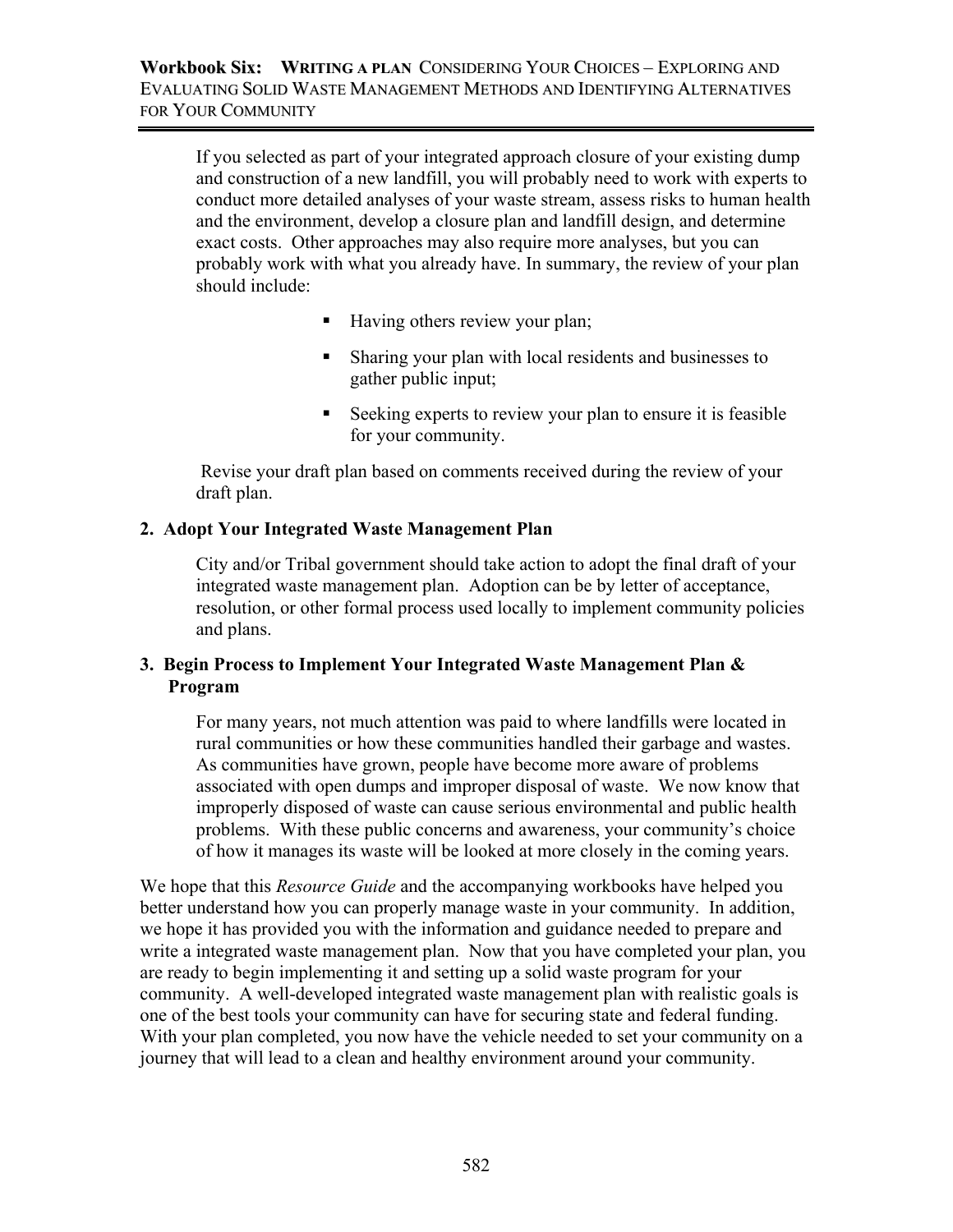**Workbook Six: WRITING A PLAN** CONSIDERING YOUR CHOICES – EXPLORING AND EVALUATING SOLID WASTE MANAGEMENT METHODS AND IDENTIFYING ALTERNATIVES FOR YOUR COMMUNITY

| <b>ARE YOU READY TO MOVE ON?</b>                                                                                                                                                                                                                                                                                |
|-----------------------------------------------------------------------------------------------------------------------------------------------------------------------------------------------------------------------------------------------------------------------------------------------------------------|
| Is your community vision reflected in your plan?                                                                                                                                                                                                                                                                |
| Will your plan help your community meets its solid waste goals<br>and complete the objectives that have been established?                                                                                                                                                                                       |
| Is your plan based on an integrated approach to solid waste<br>management?                                                                                                                                                                                                                                      |
| Have you included all the necessary information into your plan?                                                                                                                                                                                                                                                 |
| Did you provide community members and others with an<br>opportunity to review and comment upon your draft plan?                                                                                                                                                                                                 |
| Did you revise your draft plan based on the comments you may<br>have received from community members and other reviewers fo<br>your plan?                                                                                                                                                                       |
| Have you written your final plan?                                                                                                                                                                                                                                                                               |
| Has your Tribal and/or City Council formally adopted or<br>approved the final plan?                                                                                                                                                                                                                             |
| If you answered yes to these questions, then you have a plan. You<br>are ready to move on to establishing your solid waste management<br>program and implementing your plan.                                                                                                                                    |
| If you answered no to any of the questions, go back and try to<br>complete the step. You should take whatever action is needed to<br>complete that step. These steps need to be completed if you are to<br>finish and adopt a community based integrate integrated waste<br>management plan for your community. |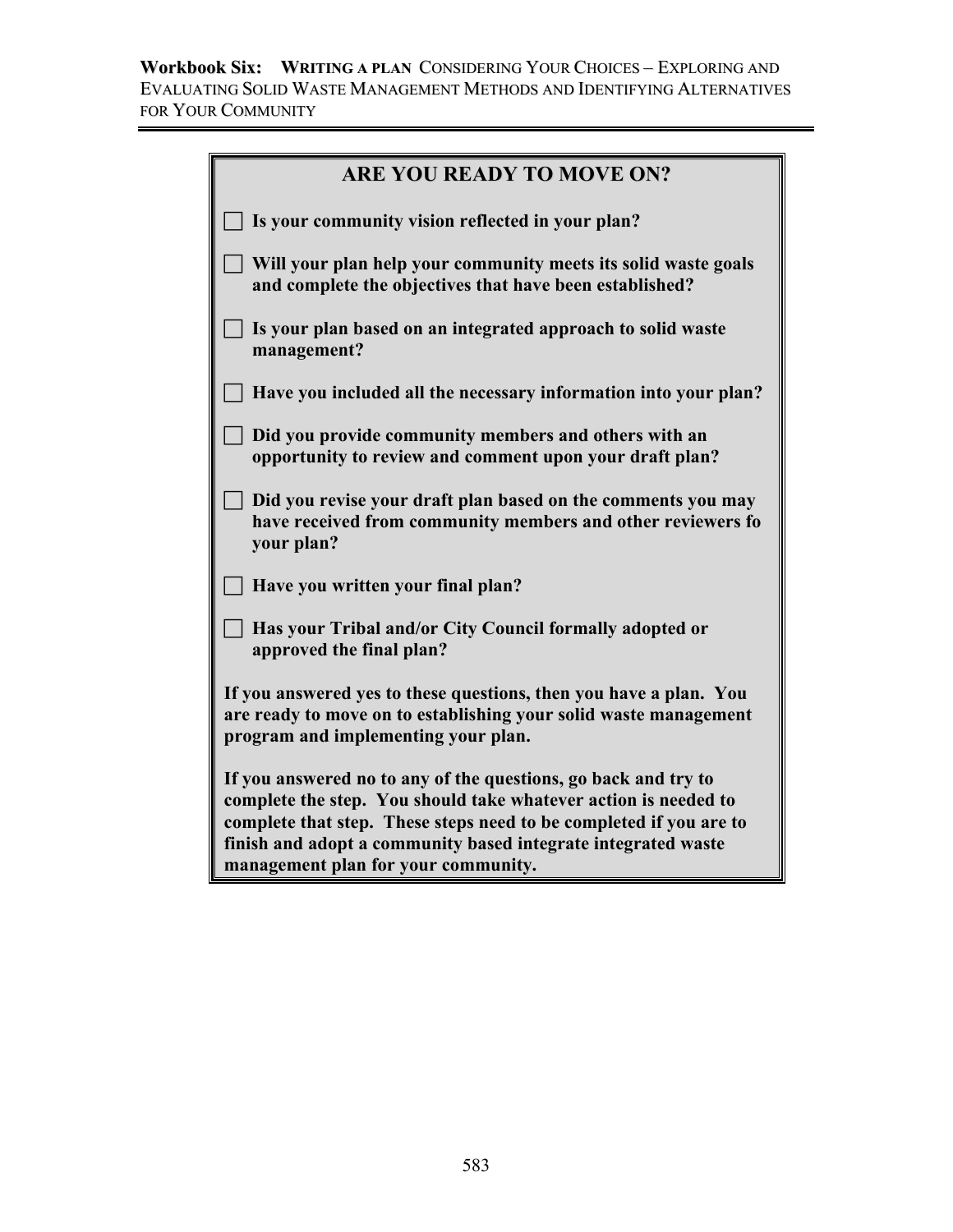## **IMPLEMENTING YOUR INTEGRATED WASTE MANAGEMENT PLAN**

**Once you have developed and adopted your integrated waste management plan, you need to figure out how to put it into action. This section is about how to implement your integrated waste management plan.** 

## **Developing a Solid Waste Management Program**

A solid waste management program typically contains:

- A list of actions to undertake (things to do) in order of importance.
- A short description of each action.
- A schedule for seeking funded, if needed.
- A schedule for implementing your integrated waste management plan.

A solid waste management program should group related work items together into separate projects. For each project, your solid waste planning work group should estimate the cost of the project and maintaining it.

## *Key Components of a Successful Community-Based Solid Waste Management Program*

## ³ **Public Awareness and Public Education**

Everyone in your community and surrounding area needs to know how to follow your integrated waste management plan once it is adopted. Community members need to be informed of any new policies and requirements for disposing of waste in your community. There are many ways you can inform your community, including using posters, flyers, public announcements over the CB or local radio/tv stations, community meetings, or word-of-mouth to tell everyone. Announcing new programs at schools and community meetings can be very helpful. Poster contests or community activities to start a new program can help spread the word. If possible have individuals go to businesses, homes, the school, and various community meetings to explain your new plan.

When a community has developed a integrated waste management plan a public education program is essential to make sure that everyone understands how to use a community's new solid waste management system. Public education programs can include sending flyers to all landfill users describing the new system, including how, when and where wastes will be collected and disposed of. Posters can be placed in public places, describing the importance of following the integrated waste management plan and highlighting the benefits. Recycling programs and community clean-up days can be organized, and can involve the schools. For a integrated waste management plan to be successful, everyone must be part of the process, recognizing the successes, and discussing the problems.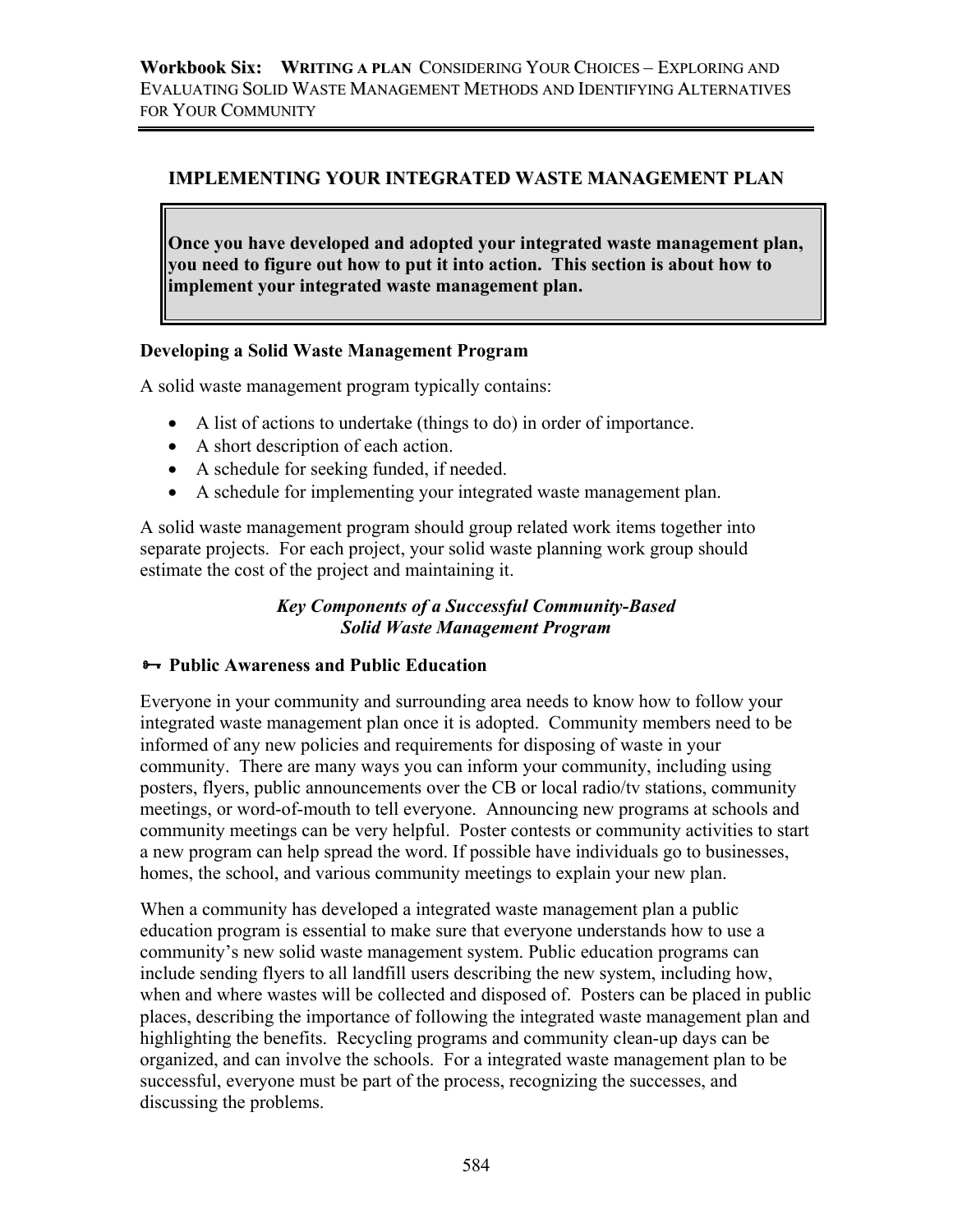- a. What type of public education program will you use in your community?
- b. How will you educate and inform community members and businesses about your community's solid waste plan and program?

#### $\rightarrow$  Plan and Program Administration

Once you have adopted your plan and begin establishing your solid waste management you need to determine how you are going to administer and manage your plan and program on a regular basis. The primary activities for administering your plan include the following:

- Assigning responsibility for operating and maintaining your community's waste management system and program.
- Identifying resources that will be needed to implement your plan and program.
- Establishing a budget for implementing your plan and operating your solid waste management program.
- Determining how you will pay for your solid waste management system and program.
- Establishing methods for enforcing your plan and program requirements.
- Adopting policies or codes to implement your integrated waste management plan and program.

## A. Operation & Maintenance

Responsibility for operation and maintenance should be assigned in your plan.

- 1. Training.
	- a. What employee training will be necessary for operation, maintenance, sampling and self-inspections, record-keeping, hazardous materials handling, and emergency response?
	- b. How many people within your community will need to be trained (at least three is recommended)?
	- c. How often will staff need training updates?
	- d. How will training be provided?
- 2. Operation.
	- a. Who will operate your new waste management system?
	- b. What responsibilities will your operator have?
	- c. Will your operator be paid enough to do a good job?
- 3. Maintenance.
	- a. Who will maintain equipment and facilities?
	- b. What will be the maintenance persons' responsibilities?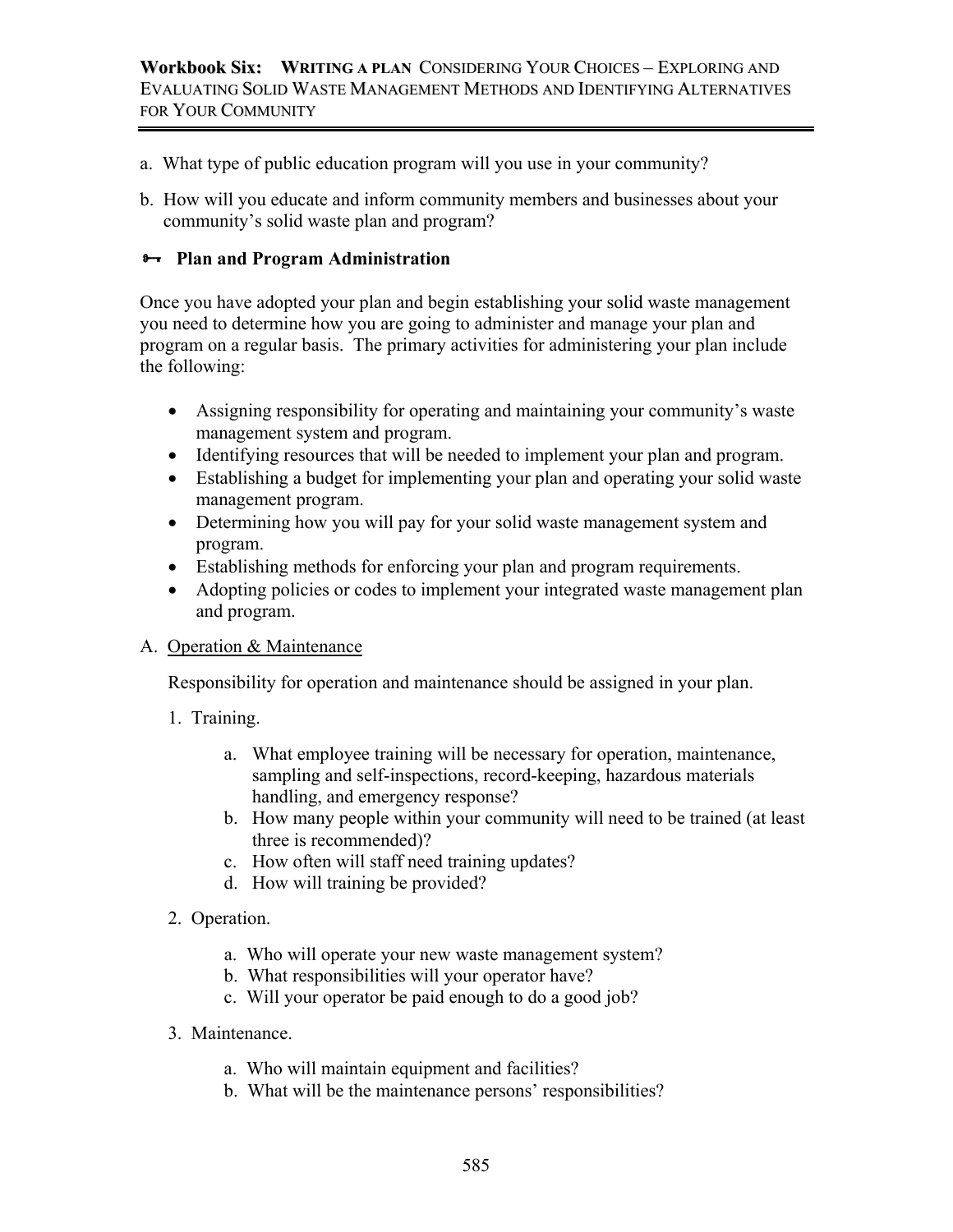4. Sampling/Inspections.

a. How will environmental sampling or inspections be conducted to detect and correct environmental problems?

b. If waste, water, air, or soil sampling is necessary, who will collect samples? Perform analyses? Ship samples?

- 5. Record Keeping.
	- a. What records should be kept?
	- b. Will volume or weight of waste or recyclables be recorded?
	- c. Who will keep these records?
- 6. Supervision.
	- a. Will your collection center or disposal site be supervised? By whom? At what times?
- 7. Emergency Response Plan.
	- a. How will accidents such as fires, floods, or toxic spills be handled?
	- b. What other types of accidents might happen?
	- c. What will be done to prevent such accidents?
	- e. Who will respond to accidents? What training will they get? How will their safety be protected?

#### B. Resources

Identify the resources you need to implement your plan. Resources are those items that are needed to carry out your integrated waste management plan and operate your solid waste program. Typically, you will need staff, equipment, materials, facilities, and outside services. You can use the following checklist as a guide. Add anything that is missing.

C. Program Budget and Estimated Costs

The first cost of disposal is that we usually paid something for the products we later throw away. Even if waste we throw away did not cost us anything to start with, it will cost us something to throw it away. This is true regardless of whether or not your community charges local residents and businesses a fee for disposing of their waste. Even if your community doesn't manage solid waste now, it will still cost your community money down the road if a pollution problem is created which hurts your local economy or requires expensive cleanup. Different costs associated with a solid waste management program may include any of the following: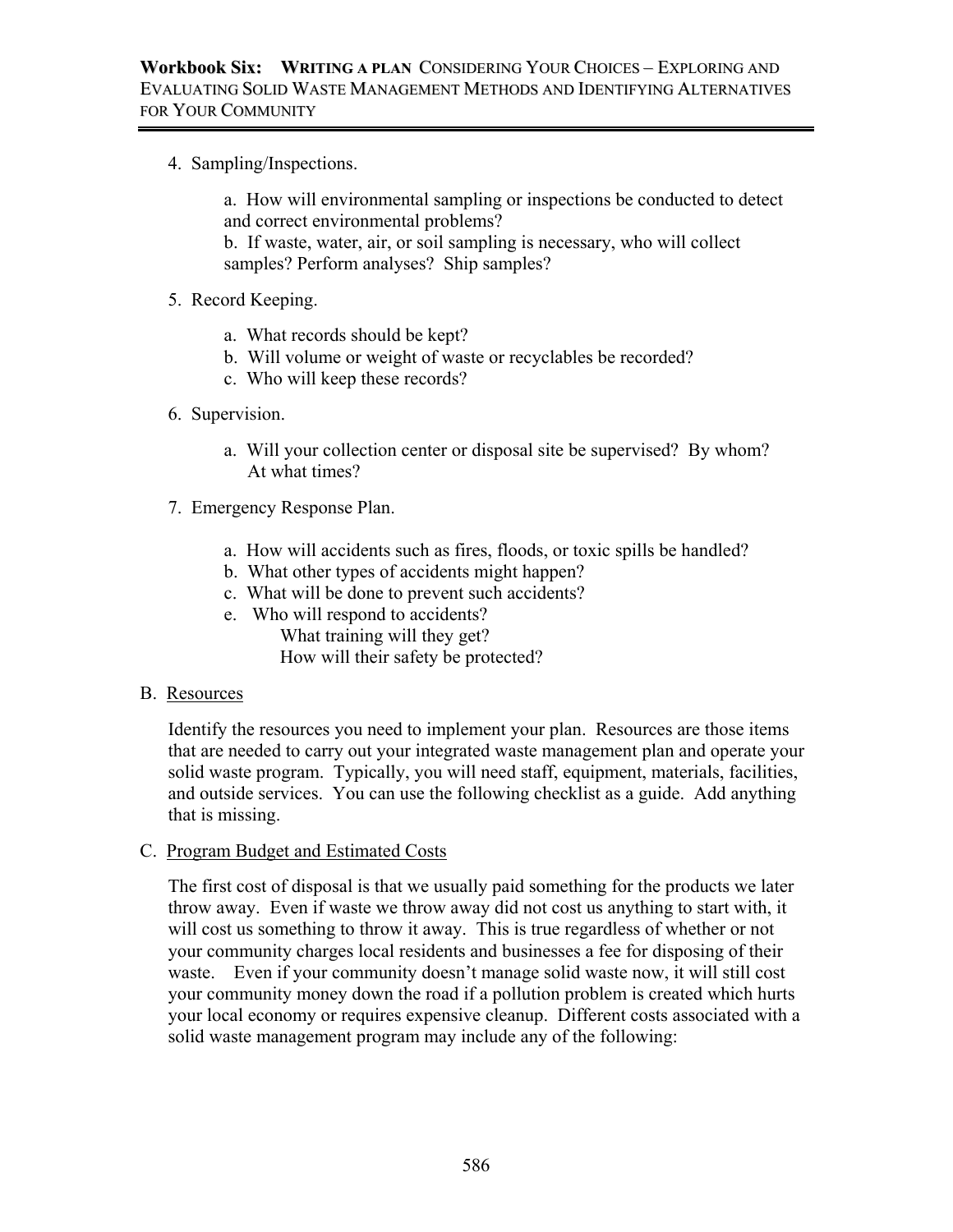1. Transportation costs

This cost includes all those expenses associated with transporting your community's waste to a disposal site, whether it is to your community landfill or a recycling center in Anchorage. Whether individuals haul waste to your disposal site or a community garbage service picks it up for businesses and households, it costs money to buy, maintain and operate the vehicles for transporting and hauling waste.

2. Land

Land has value. Although most communities do not have to buy the land that is utilized for the community landfill, this land still has a potential monetary value. There may be more profitable uses for a particular piece of land, than using it for a landfill. That value is lost when the site is turned into a landfill.

3. Time

It takes people's time to plan and run a community waste disposal site. Unless someone takes the time to maintain the site, it will become an eyesore, fire hazard, health threat and a nuisance. If someone is hired to maintain and operate your disposal site, it will also take time to oversee that person. Even if waste is shipped out of your community, it will still take someone's time to work out the shipping arrangements and prepare the waste or recyclables for shipping.

4. Equipment

If any equipment is used for transportation, maintaining your disposal site or treating your waste (such as burning or baling), that equipment will cost money to purchase, operate and maintain.

5. Facilities

 Incinerators, landfills, transfer stations, storage sheds and other facilities all cost money for planning, design, construction, operation and maintenance.

6. Environmental Monitoring

Air and water quality monitoring are required for certain types of landfill facilities and dump closure sites. The amount and frequency of monitoring will vary depending on the facility or site being monitored. This can be very costly, but it is also important to ensure protection of your community and surrounding land and water areas by conducting monitoring and sampling activities when necessary.

7. Open Dump or Landfill Closure

When an open dump or landfill is closed, there are specific practices which must be followed to make sure that the site does not create any future pollution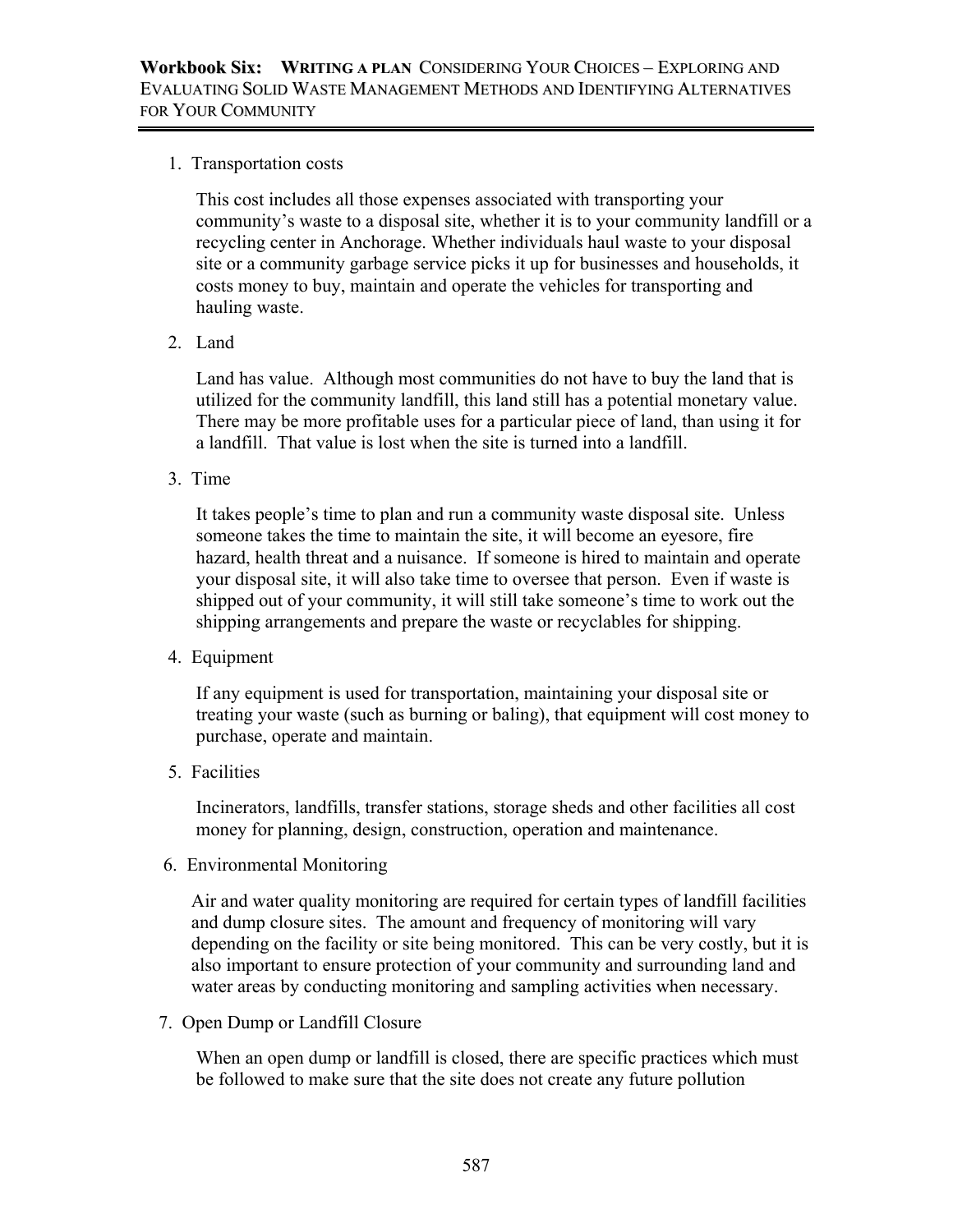problems. For example, a landfill must be covered and maintained. Ongoing maintenance can be required for 10 to 30 or more years. If you are planning on closing an open dump or your existing landfill because it is full you need to budget for the cost of completing a dump or landfill closure project.

When completing your budget for implementing your plan and starting your integrated waste management plan you need to consider three types of costs: initial costs; ongoing costs; and replacement costs.

- 1. Initial Costs
	- a. What are the start-up costs for implementing your community's plan?
	- b. Which are capital costs?
	- c. Which are one-time or ongoing education, research, and planning costs?
- 2. Ongoing Costs
	- a. What are the costs of operating and maintaining your plan?
	- b. What are the costs of operating and maintaining your solid waste program?
- 3. Replacement Costs
	- a. What will it cost to replace equipment and facilities in the future?
	- b. If your plan includes a landfill, what funds will be needed to close your existing dump or landfill?
	- c. What will it cost to build a new landfill?
	- d. What funds need to be set aside for future expansion?
	- e. How will funds for equipment replacement or landfill expansion be collected over the span of your plan and program?
	- f. Is inflation taken into account for future expenses?
- 4. Hidden Costs

Are there hidden costs associated with waste disposal in your community (e.g., toxic leaks from your landfill into your community's groundwater table or an open dump that is very expensive to close)?

#### D. Paying for Your Integrated Waste Management Plan and Program

A variety of options are available to finance a solid waste management program for your community, each with advantages and disadvantages. The key question to determining how you will pay for implementing your integrated waste management plan and operating a solid waste program for your community is to ask "Who pays for garbage disposal in your community?" Once you have answered this question you will be able to select the appropriate method of raising revenue to pay for your community's program.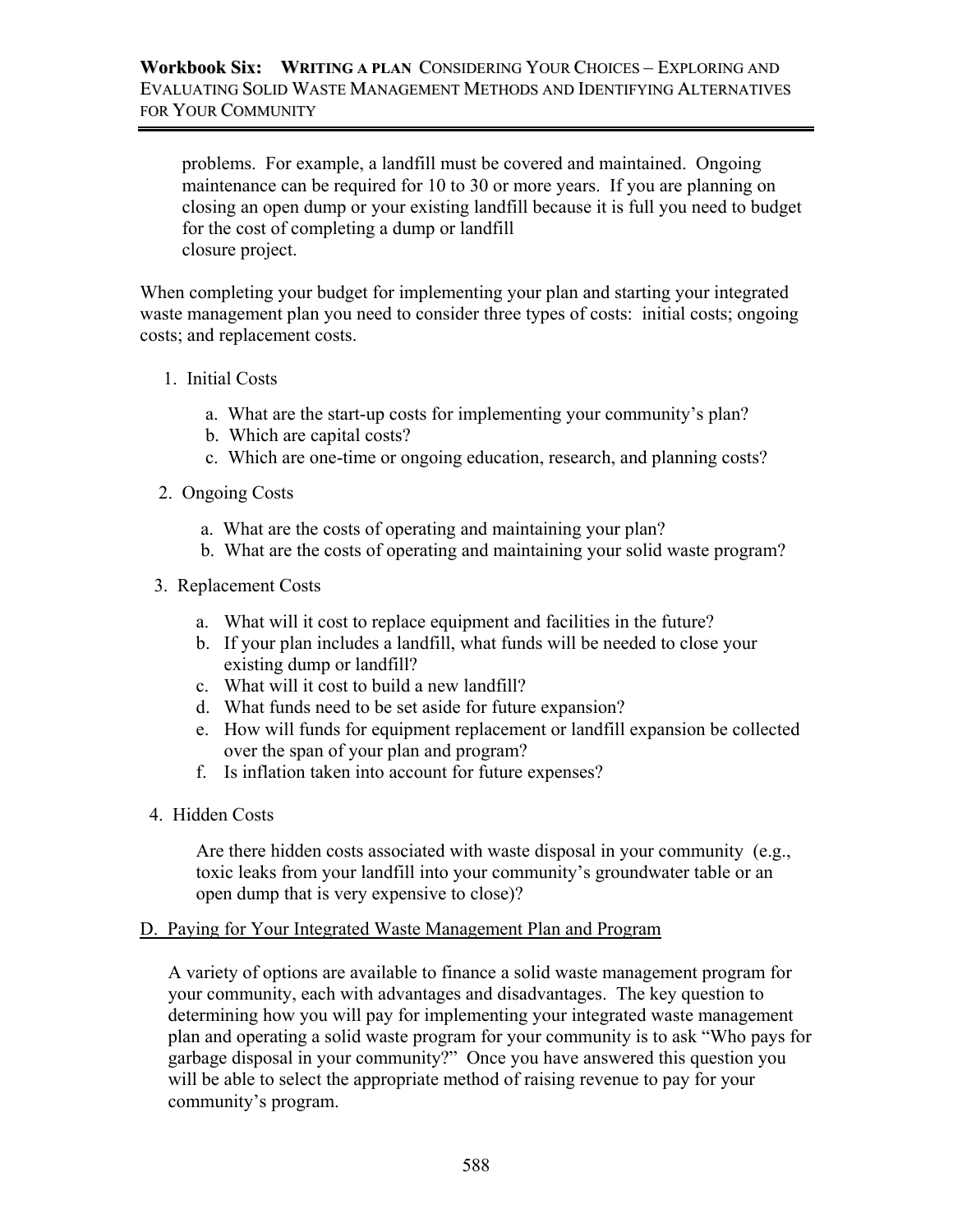Many communities only charge a small fee for waste disposal, but then they charge higher sales or property taxes to help pay for waste disposal in their community. It is best if those who produce the waste to pay for the actual cost of its disposal. Not only is this fair, but it provides incentives to reduce and recycle waste and save money. Types of user fees to consider include the following:

#### *a. User Fees*

 *Variable rate/sliding scale fee (volume)* can be based on the weight or volume of the waste, or on a "per container" or "per haul" ("tipping fee") basis. The more waste, the higher the cost for disposing of it.

 *Variable rate fee (type)* can be based on the type of waste, reflecting the higher costs of properly disposing of hazardous or special wastes. Household hazardous waste would cost more to dispose of than food waste.

 *Flat fee,* based on the average cost, can be charged to everyone who lives in the community. Different flat fees could be charged for households, government, business, and commercial (canneries) users. If illegal dumping cannot be controlled, a flat fee charged to everyone might be easier to enforce than a variable rate. The problem with a flat fee is that it provides no incentives or rewards for reducing waste.

## *b. Deposits, Surtaxes, Import Tax*

A deposit, surtax, or import tax could be charged when certain products are sold. Deposits provide incentive to properly dispose of waste and have been used successfully to reduce litter. Surtaxes or import taxes make the buyers of a product pay for the cost of its disposal up front, which then provides an incentive to choose products which are cheaper and easier to dispose of. Surtaxes, import taxes and deposits are becoming more popular to ensure proper disposal of hazardous and special wastes, such as batteries, tires, and vehicles.

*c. General Tax Subsidies* 

General property or sales taxes can be used to subsidize solid waste management in your community. The big drawback with this funding source is that it provides no financial incentive or reward for reducing waste because the costs are indirect and essentially hidden. Also, most small rural communities in Alaska do not have the legal authority to impose sales or property taxes.

*d. Incentives* 

Incentives can be offered to people who produce less garbage, or to those who sort recyclables, compost their organic waste, or burn their own wood and paper trash. Possible incentives are rewards, prizes, vouchers for services, and tax credits. The type of incentive is only limited by your creativity.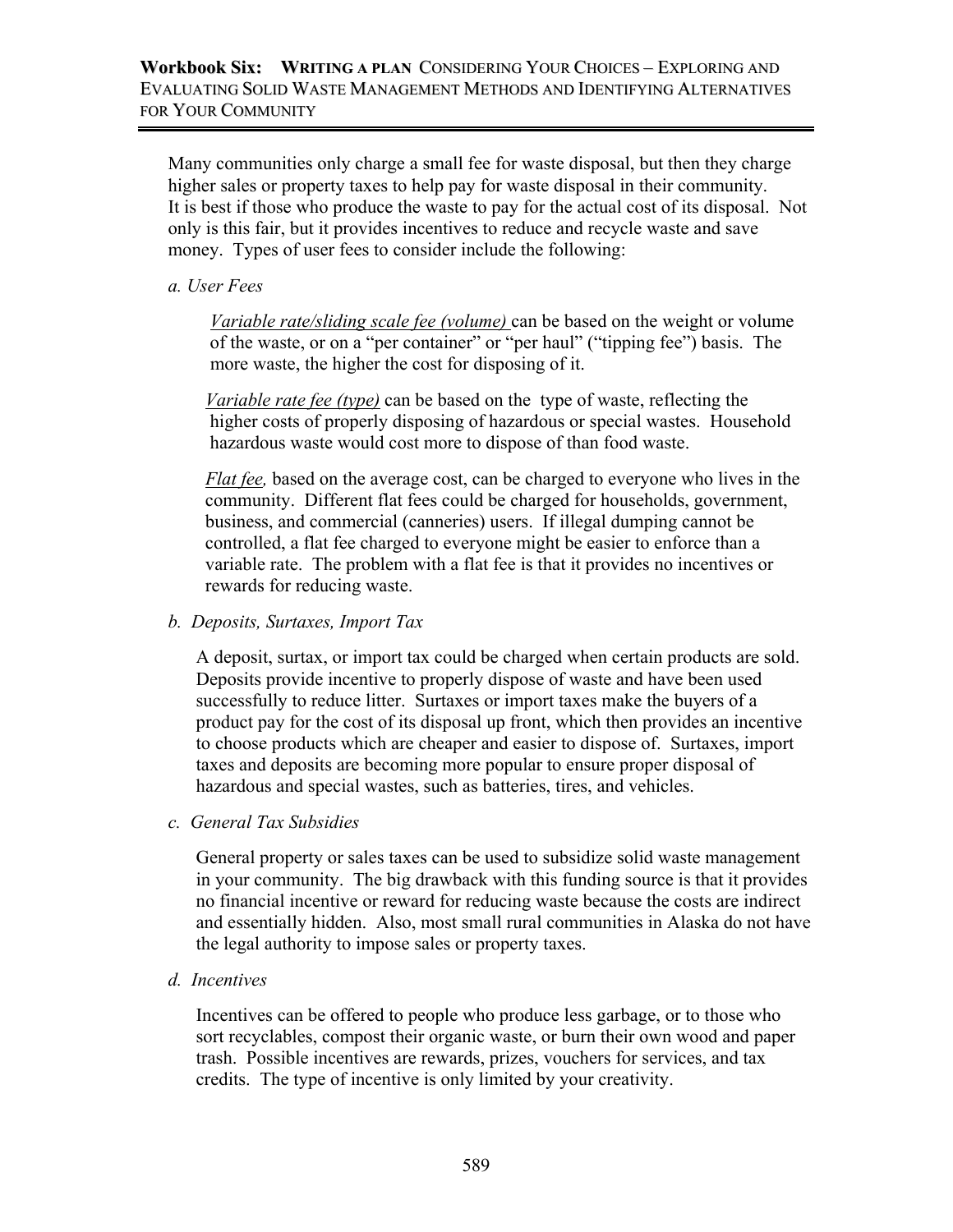## *e. Grants.*

Grants are usually available only for one-time expenses, such as studies, planning, construction, equipment purchases, or demonstration projects. The availability of grants changes constantly. Some grants are administered by technical assistance agencies (EPA, ADEC, Denali Commission, etc), while others are administered by the community or organization receiving the grant. For grants which are administered by technical assistance agencies, have a community representative work closely with the agency on all aspects of your grant, including preparing the grant proposal and selecting the contractor so you're you ensure that your community concerns are satisfied.

## E. Enforcement

If illegal dumping is a serious problem in your community or local residents or businesses need an incentive to participate in your community's solid waste management program, you may want to consider establishing guidelines for how you will enforce your plan and encourage community members to participate in your community's solid waste program.

- 1. Is your program voluntary or required?
- 2. What will be done if it is not followed?
- 3. Who will enforce it?
- 4. How will it be enforced?
- 5. What will be required of violators (fines, penalties, etc.)?

# F. Policies

One of the most effective ways to encourage community participation in your solid waste program is to implement community policies or a community code that promote the proper disposal of waste, recycling and waste reduction in your community.

- a. Will policies, ordinances or tribal codes be used to promote waste reduction, reuse, and recycling?
- b. What policies, ordinances or tribal codes will promote other aspects of your plan? Are policies or ordinances needed to implement your plan or for funding your integrated solid waste management plan? Who must adopt these?

# ³ **Time Schedule**

An important element of your integrated waste management plan is the timeframe you use to implement your plan and start up your solid waste management program. As part of your plan you will want to include an approximate timeline for accomplishing high priority objectives; identify key persons to work on each objective; and provide an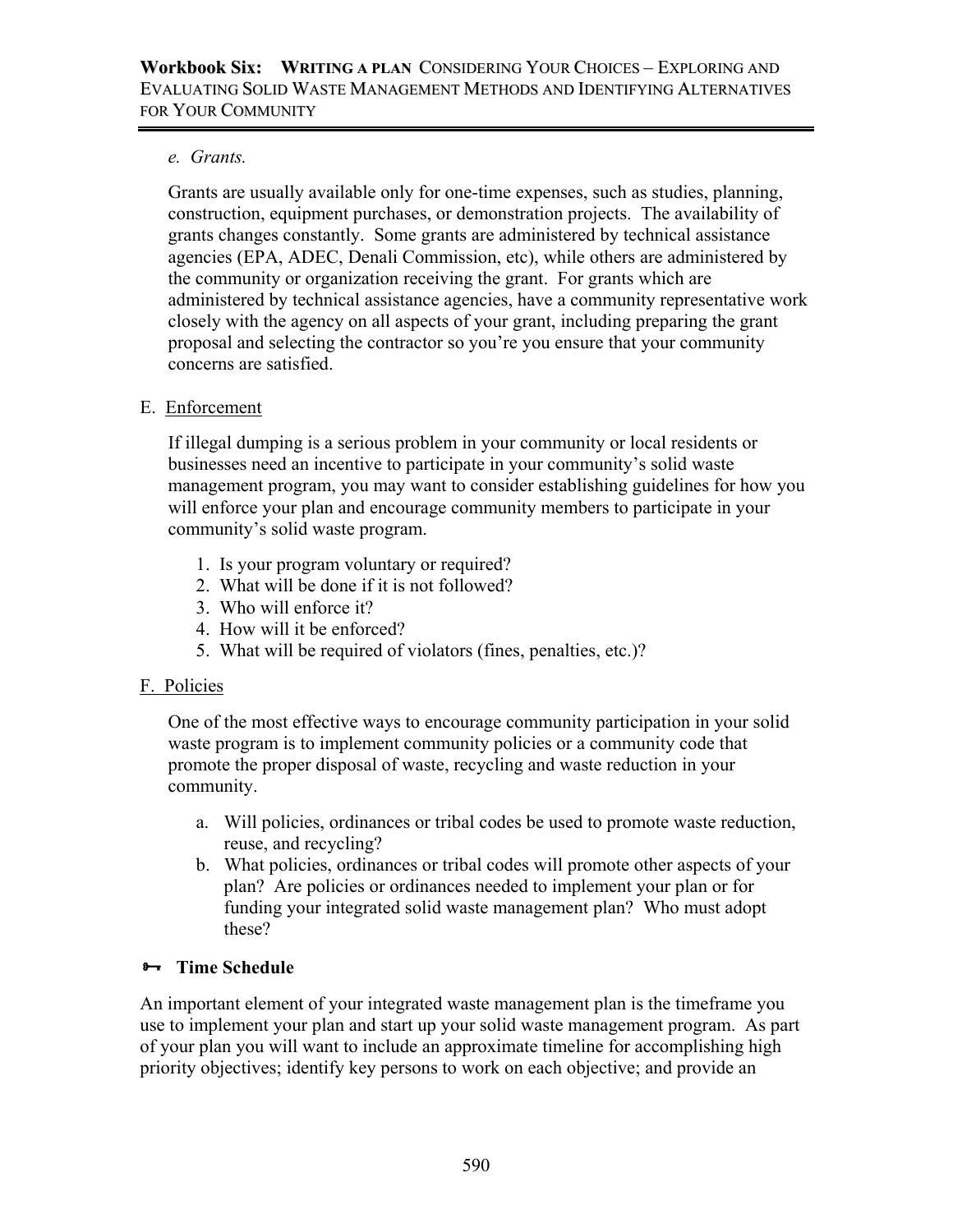estimate of the resources and costs that will be required to accomplish each of your objectives.

You can develop your time schedule by listing the tasks that must be completed in order to implement your plan and program. Your schedule will be the estimated timeline required to complete your plan. Each task will have an estimated starting and completion date. You should also note when tasks must be completed in a certain order.

 If you do not want to create a timeline you can set up your planning schedule on a calendar. Simply put each task on the calendar, showing how long it will take and when it will be done. Remember it may take more than a year to implement your plan.

| <b>SAMPLE TIMELINE</b>                                                                                                      |   |                                                                                                                                                                                                                                                                                                                                                                                                                                                                                                          |  |  |  |  |  |  |  |  |  |  |
|-----------------------------------------------------------------------------------------------------------------------------|---|----------------------------------------------------------------------------------------------------------------------------------------------------------------------------------------------------------------------------------------------------------------------------------------------------------------------------------------------------------------------------------------------------------------------------------------------------------------------------------------------------------|--|--|--|--|--|--|--|--|--|--|
| This example if for developing a integrated waste plan. A timeline for completing your plan may take<br>more than one year. |   |                                                                                                                                                                                                                                                                                                                                                                                                                                                                                                          |  |  |  |  |  |  |  |  |  |  |
| Jul<br>A<br>B<br>$\mathbf C$<br>D<br>E<br>F<br>G<br>H<br>$\bf{l}$<br>$\mathbf{J}$<br>K                                      |   | Aug Sep Oct Nov Dec Jan Feb Mar Apr May Jun Jul Aug Sep                                                                                                                                                                                                                                                                                                                                                                                                                                                  |  |  |  |  |  |  |  |  |  |  |
| B<br>D<br>E<br>F<br>H<br>L<br>J                                                                                             | K | <b>A</b> Hire Solid Waste Coordinator<br>Convene meeting of Solid Waste Planning Work Group<br>C Orientation and technical support of coordinator<br>Prepare community meeting<br>Prepare community education and public awareness campaign<br>Complete community education campaign<br>G Establish community waste collection system<br>Prepare open dump closure plan<br>Write solid waste code for community<br>Set up user fee system for community landfill<br>Start-up community recycling program |  |  |  |  |  |  |  |  |  |  |

## $\rightarrow$  Self-Evaluation

Solid waste management is on-going process. Monitoring and evaluating program performance allows your community to determine whether objectives are being met and whether your community's goals will be reached. As you are monitoring your plan you may find that areas that may not have been considered potential trouble spots during the planning process may now be identified. Monitoring and evaluation can also provide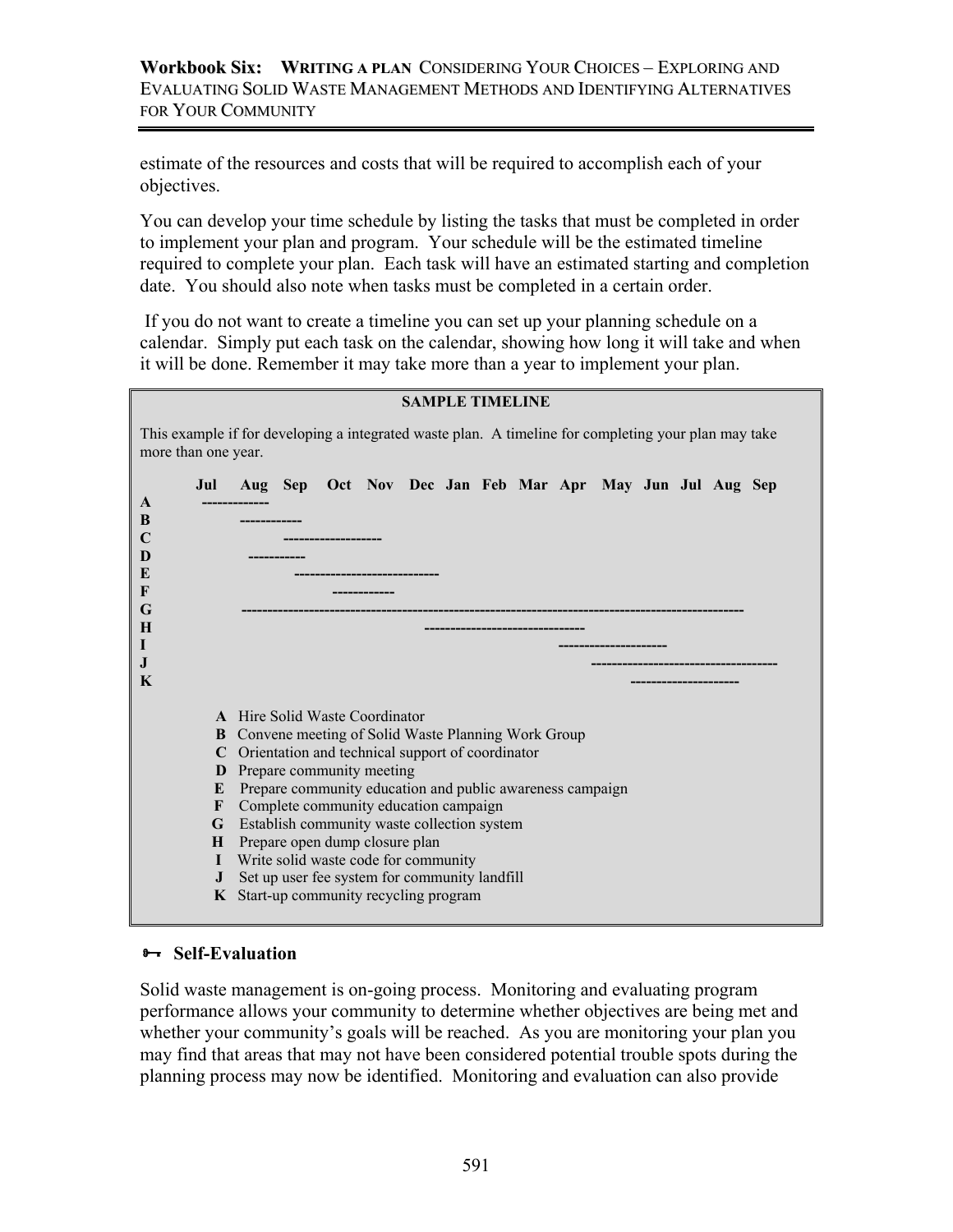insight into possible ways of improving your community's solid waste program and waste management system.

You should reevaluate your plan every six month to identify its strengths and weaknesses and make changes if needed. No single integrated waste management plan can foresee or prevent all possible problems or changes. You can use the questions below to re-evaluate your plan.

- 1. Will your plan be an improvement over existing conditions? If no, why doesn't it improve existing conditions?
- 2. Were the criteria you used appropriate?
- 3. Should the criteria be changed?
- 4. What new problems might be created by your plan?
- 5. Are there feasible options which satisfy the criteria better? If there are better options, what are they and why weren't they considered before?
- 6. Is your plan the best choice for your community? If it isn't the best choice, what can be done to make it better for your community?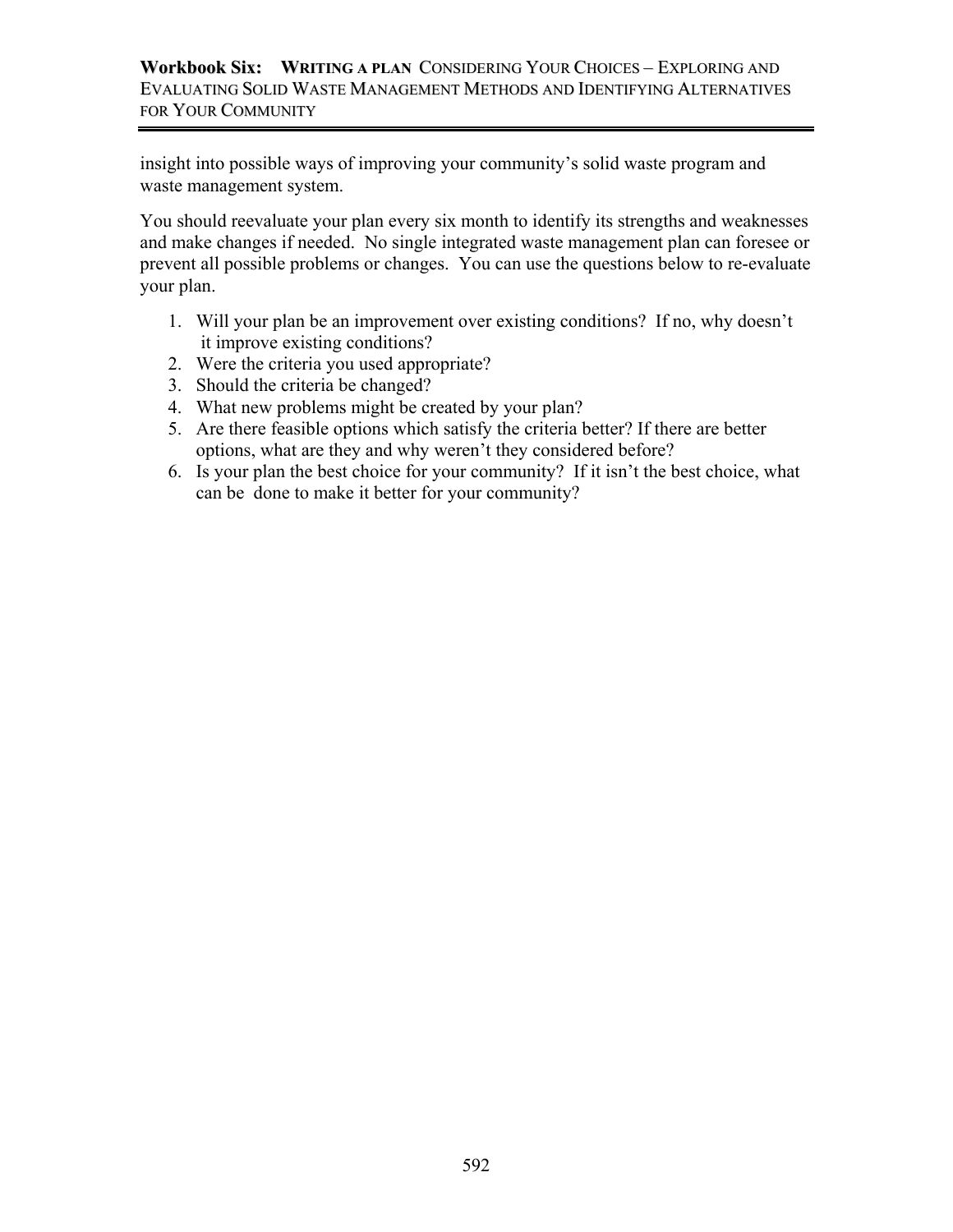**Workbook Six: WRITING A PLAN** CONSIDERING YOUR CHOICES – EXPLORING AND EVALUATING SOLID WASTE MANAGEMENT METHODS AND IDENTIFYING ALTERNATIVES FOR YOUR COMMUNITY

| <b>RESOURCES CHECKLIST</b><br><b>Required Resources for Plan &amp; Program Implementation</b>                                                                                                                                                                                                                                                                                               |
|---------------------------------------------------------------------------------------------------------------------------------------------------------------------------------------------------------------------------------------------------------------------------------------------------------------------------------------------------------------------------------------------|
| <b>STAFF</b><br>$\Box$ Describe positions needed and qualifications (e.g., landfill<br>operator, supervisor, drivers, pick-up crew, bookkeeper, etc).<br>Describe hours to be worked (full-time or part-time, year<br>round or seasonal).                                                                                                                                                   |
| SUPPLIES--EQUIPMENT--MATERIALS<br>Containers for collection and/or storage<br>Vehicles for pick-up, transfer, maintenance, compacting<br>Machinery for processing waste: weighing scales, balers,<br>incinerators, burn boxes, crushers, etc.<br>Personal protective equipment: gloves, coveralls, goggles,<br>ear plugs, etc.<br>Office equipment and supplies (computer, desk, telephone) |
| <b>FACILITIES - CURRENT AND FUTURE EXPANSION</b><br>Buildings and offices<br>Collection centers or boxes<br>Incinerators, burn boxes, waste oil burners<br>Landfill, fences, salvage area<br>Storage areas or sheds                                                                                                                                                                         |
| <b>LAND – CURRENT AND FUTURE EXPANSION</b><br>Landfill site<br>Expansion area<br>Other facility sites                                                                                                                                                                                                                                                                                       |
| <b>SERVICES</b><br>$\Box$ Staff training<br>Landfill design consultant or engineers<br>Construction contractors for new landfill<br>Shipping services for recyclables<br>Sampling & laboratory analyses for certified laboratories                                                                                                                                                          |
| <b>OTHER</b>                                                                                                                                                                                                                                                                                                                                                                                |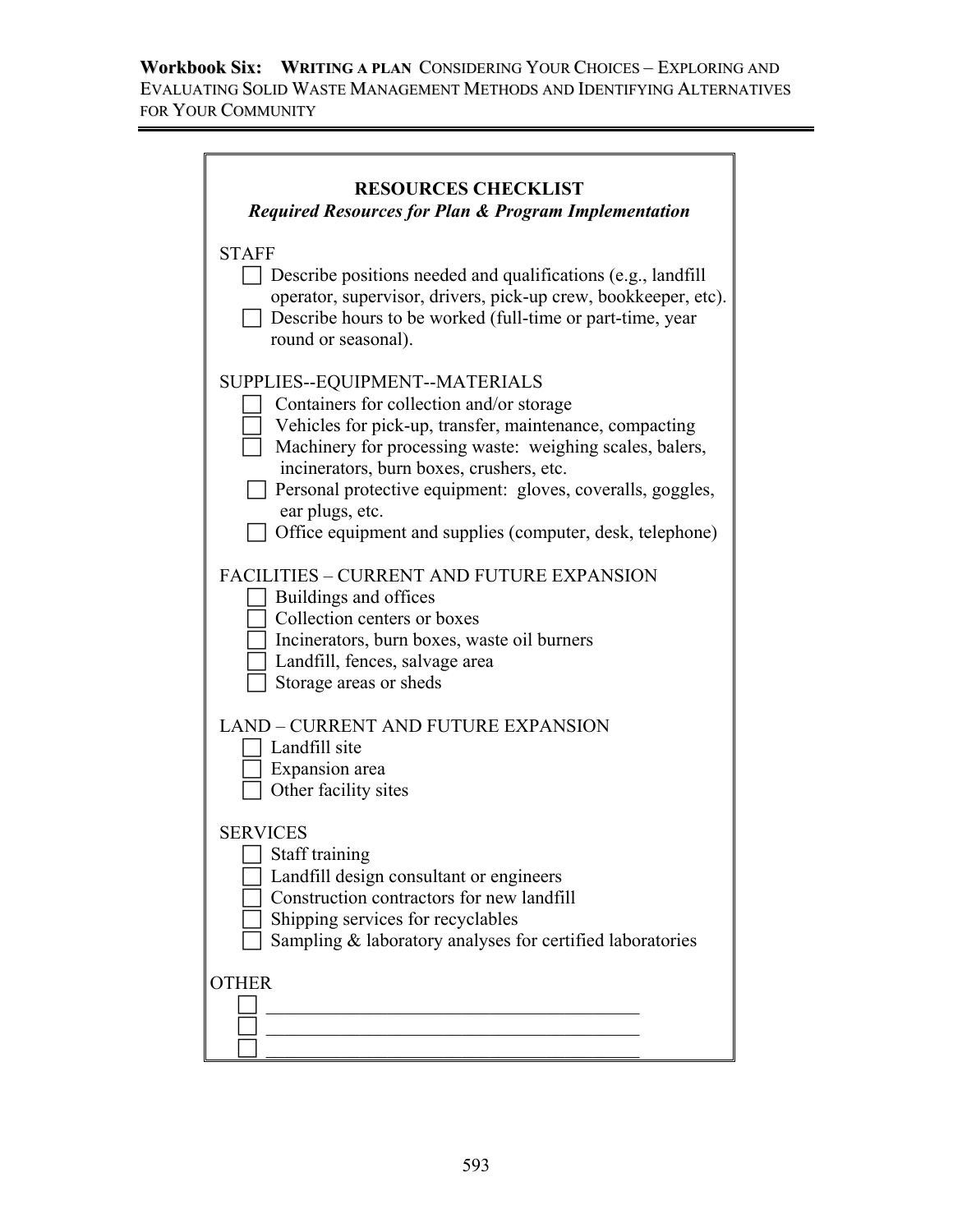#### **WORKSHEET Set 1:**

#### *SOLID WASTE MANAGEMENT IMPLEMENTATION PLAN*

**Once your community develops its solid waste plan, you solid waste planning work group needs to figure out how to put your community's plan into action. This worksheet will help you develop a strategy for implementing your integrated waste management plan.** 

#### **PUBLIC EDUCATION**

To educate our community about our new integrated waste management plan and program, we will do the following:

## **ADMINISTRATION**

#### **1. Operation and Maintenance**

a. Our operation and maintenance plan will be developed by:

- b. Our operation and maintenance plan will be carried out by:
- c. Our operation and maintenance plan will ensure the following: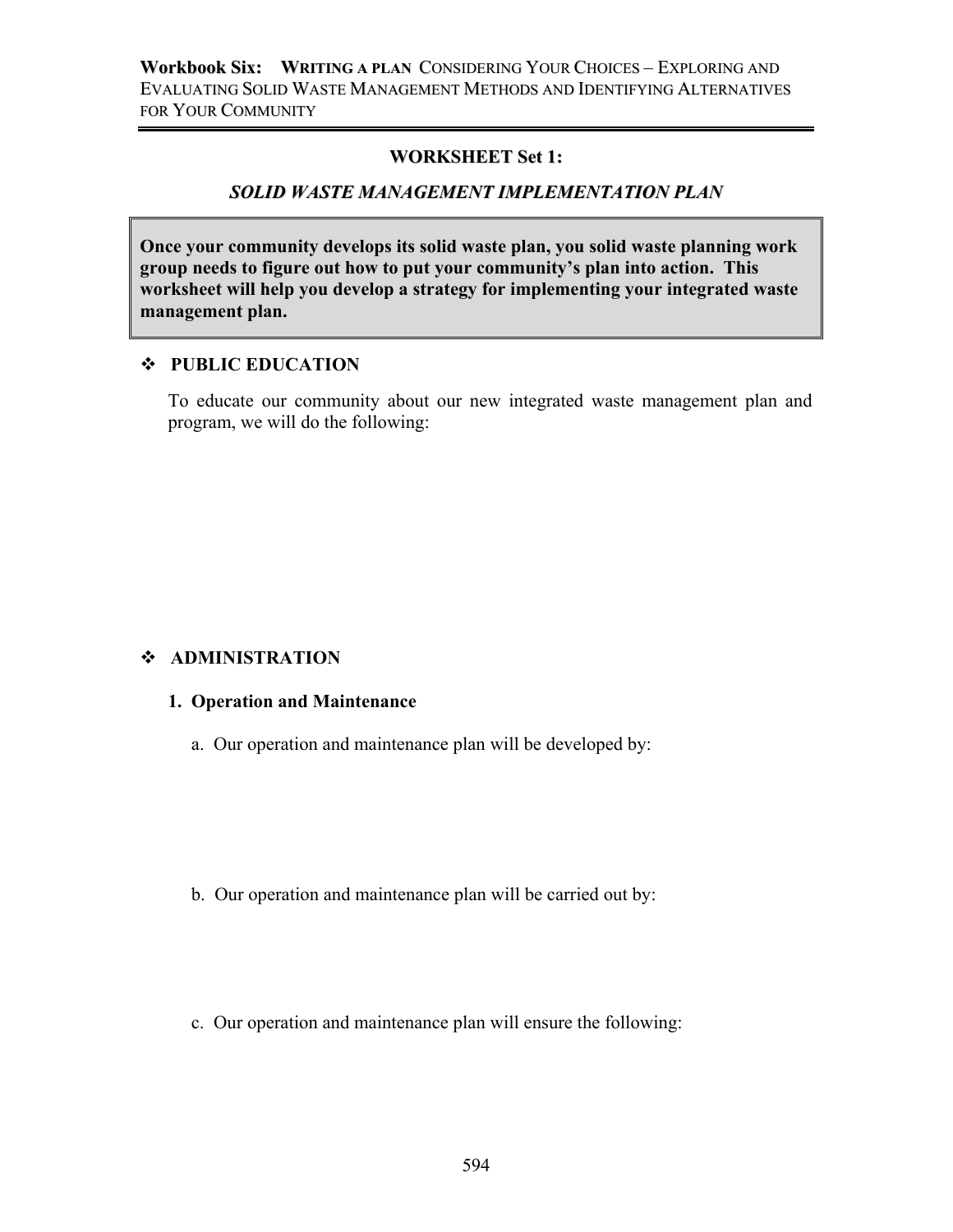## **2. Budget**

a. The budget to implement our integrated waste management plan is attached (attach a budget or cost estimate).

b. The budget to implement our solid waste management program is attached (attach a budget or cost estimate).

#### **3. Revenue**

a. We will pay for the implementation of our integrated waste management plan in the following way:

b. We will pay for the implementation our community's solid waste management program in the following way:

# **4. Enforcement**

a. Our integrated waste management plan will be enforced in the following way:

#### **5. Policies**

a. Policies or ordinances which have been proposed or adopted as part of our solid waste management plan are listed here: